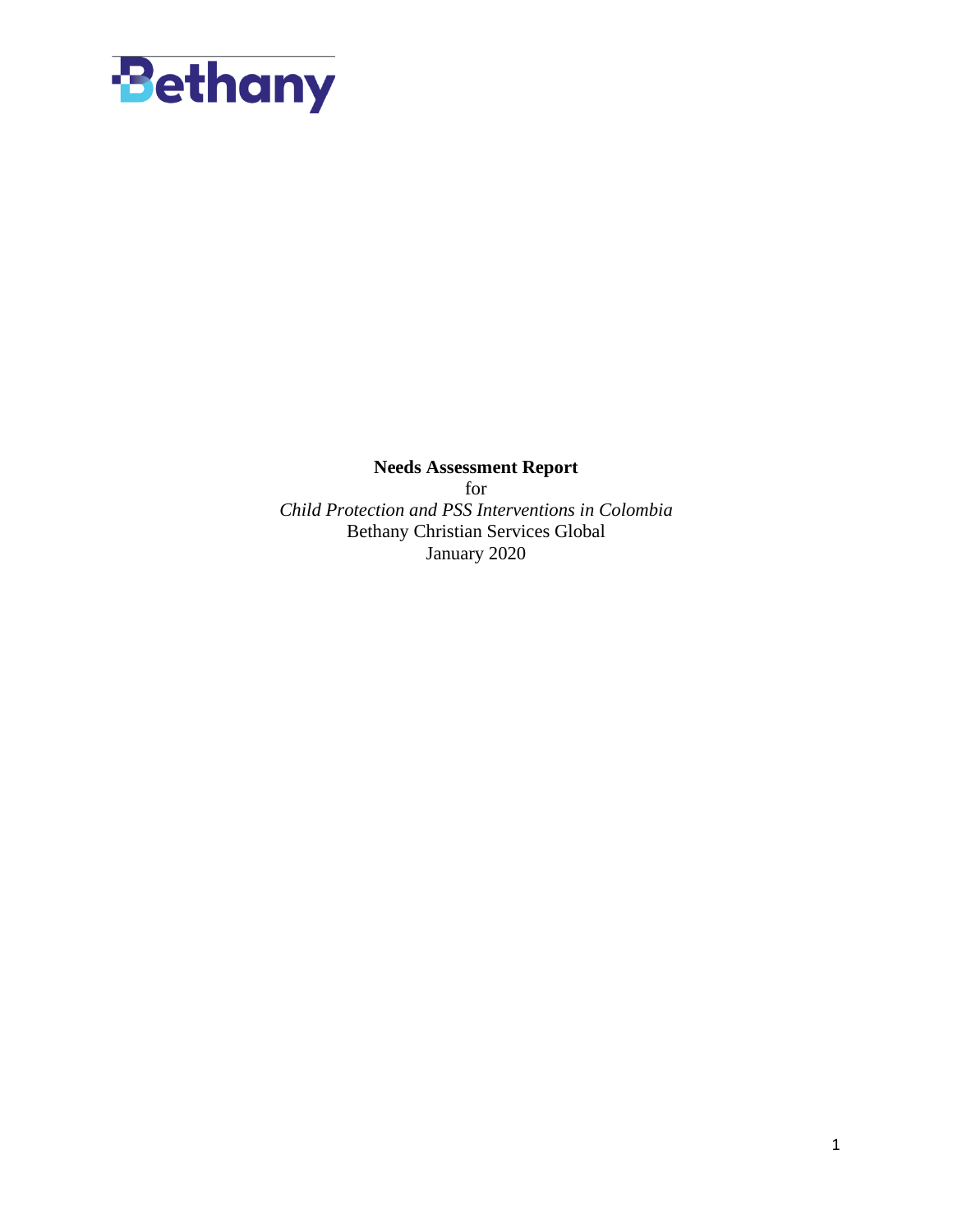

# **Table of Contents**

| Psychosocial Support manufactured and support of the manufactured and support and support and support and support and support and support and support and support and support and support and support and support and support |  |
|-------------------------------------------------------------------------------------------------------------------------------------------------------------------------------------------------------------------------------|--|
|                                                                                                                                                                                                                               |  |
|                                                                                                                                                                                                                               |  |
|                                                                                                                                                                                                                               |  |
|                                                                                                                                                                                                                               |  |
|                                                                                                                                                                                                                               |  |
|                                                                                                                                                                                                                               |  |
|                                                                                                                                                                                                                               |  |
|                                                                                                                                                                                                                               |  |
|                                                                                                                                                                                                                               |  |
|                                                                                                                                                                                                                               |  |
|                                                                                                                                                                                                                               |  |
|                                                                                                                                                                                                                               |  |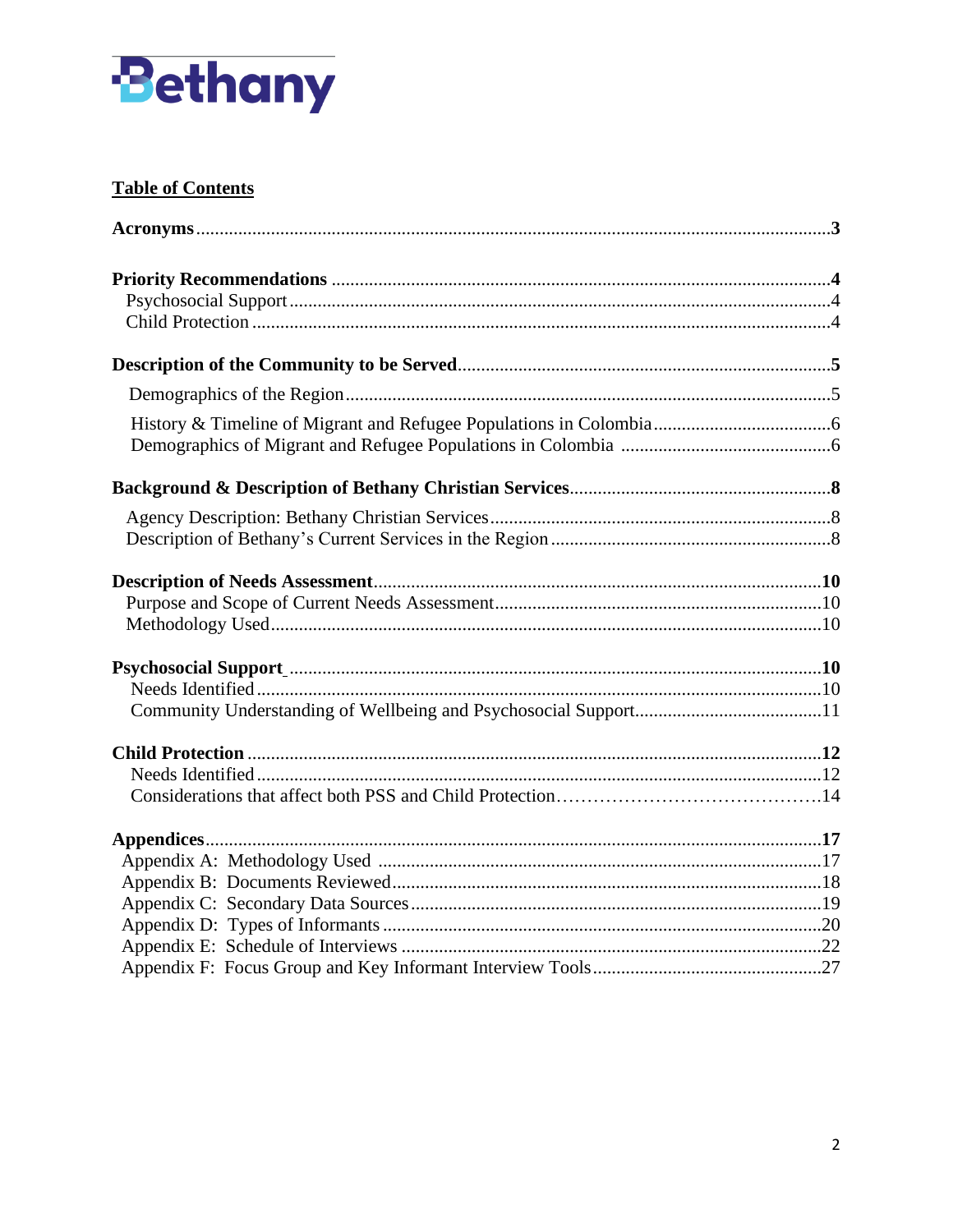

#### **Acronyms**

AFBC: Alternative Family-Based Care

CFPC: Child and Family Protection Center

CFS: Child Friendly Space

CIAM: Colombian Center for Attention to Migrants, government entity

CP: Child Protection

EiE: Education in Emergencies

GBV: Gender Based Violence

GIFMM: Group on Mixed Migration Flows, coordination of services network in regions of Colombia

ICBF: Colombia Institute for Family Wellbeing

INEE: Inter-Agency Network for Education in Emergencies

NFI: Non-Food Items

NRC: NGO Norwegian Refugee Council

PEP: Special Stay Permit constituting permission to stay and work in Colombia

PSS: Psychosocial Support

SC: Separated Children

STC: Save the Children

SUMATE: Colombian church network including Bethany and its partner, Fraternidade

UC: Unaccompanied Children

UASC: Unaccompanied and Separated Children

UNHCR: United Nations High Commissioner for Refugees

VDC: Valle del Cauca Department, Colombia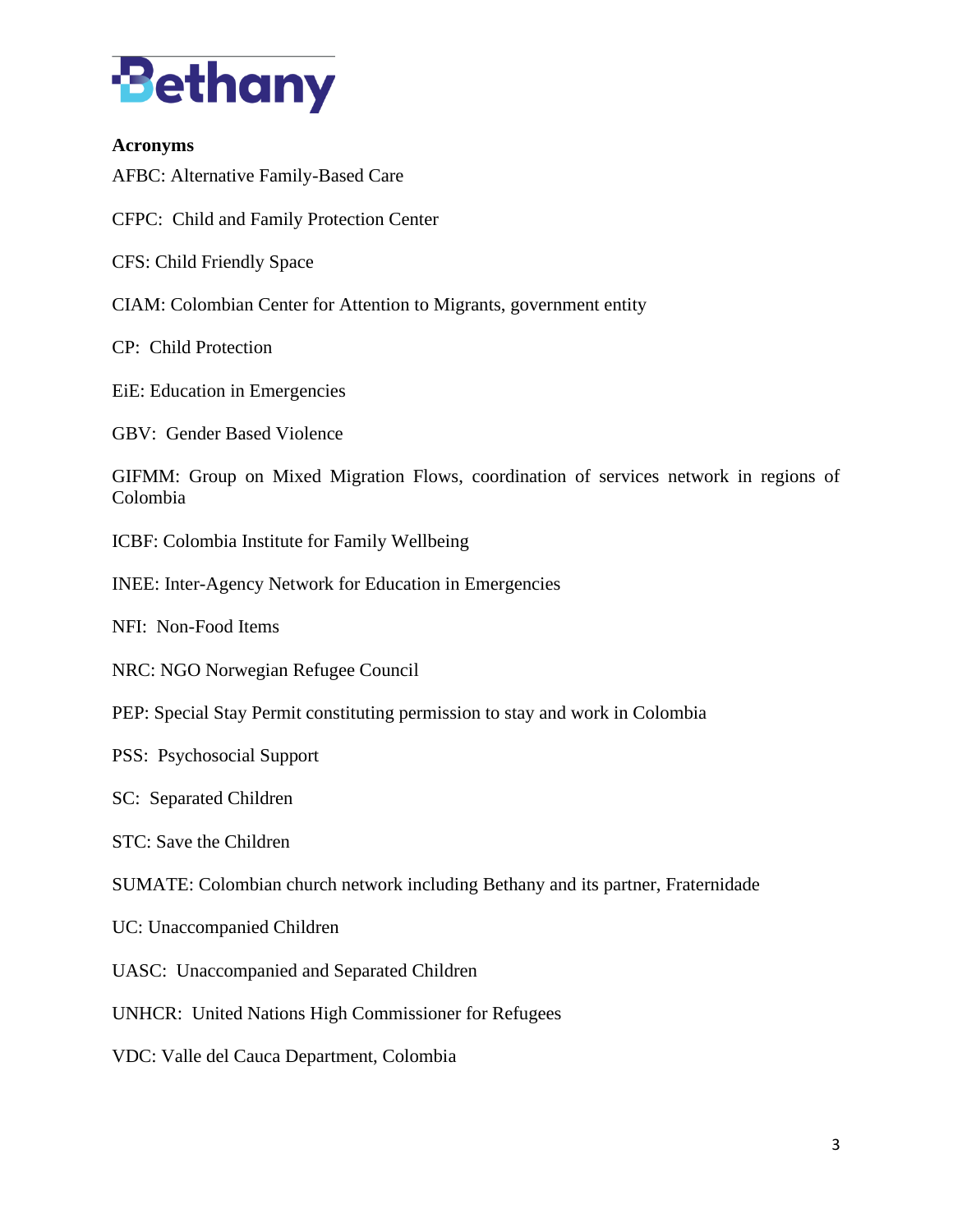

# **Priority Recommendations**

Key recommendations as a result of this assessment include:

*Psychosocial Support*

- Providing safe venues for Venezuelan adult, adolescent and child migrants and refugees to come together to share experiences, receive PSS training, or receive counseling services, and to act as a source of information to orient target populations to existing resources.
- Providing Child Friendly Spaces for children and adolescents may ease a psychological burden for parents who do not have access to childcare.
- Sports, music and other forms of artistic expression were often cited as the most desired outlet to improve emotional wellbeing in all age groups.
- Sensitization about available services and the benefit to seeking to resolve mental health issues.
- Providing capacity strengthening opportunities to stakeholders, including for GBV stigma reduction, prevention and response

### *Child Protection*

- The provision of Child Friendly Spaces (CFS) to young children and older children, especially for those who are unable to access formal schooling. Offer activities to foster learning, self-expression, peaceful coexistence and socialization.
	- o CFS provision will improve the level of safety for children whose parents have no alternative for childcare and would otherwise leave their children alone while they are working, exposing children to risk at home or wherever they choose to go.
	- o CFS provision will provide an outlet and form of structure for children and adolescents living in the streets.
- Offer trainings to parents and caregivers to improve their capacities to foster a safe and loving environment for their children in the following areas:
	- o Child development
	- o Positive discipline
	- o PSS for caregivers who might otherwise take out their frustrations on their children.
- Create a network of alternative family-based care (AFBC) for homeless adolescents, especially in Valle del Cauca, in order to avoid their institutionalization and ensure their well-being.
- Coordinate a network to ensure the provision of basic services like access to shelter, education, health care, documentation, etc.
	- o Particularly for walkers: ensure the provision of shelter and non-food and food item distributions at multiple points along the route to ensure child and adolescent well-being. Consider the provision of transportation to pregnant women, mothers and to children.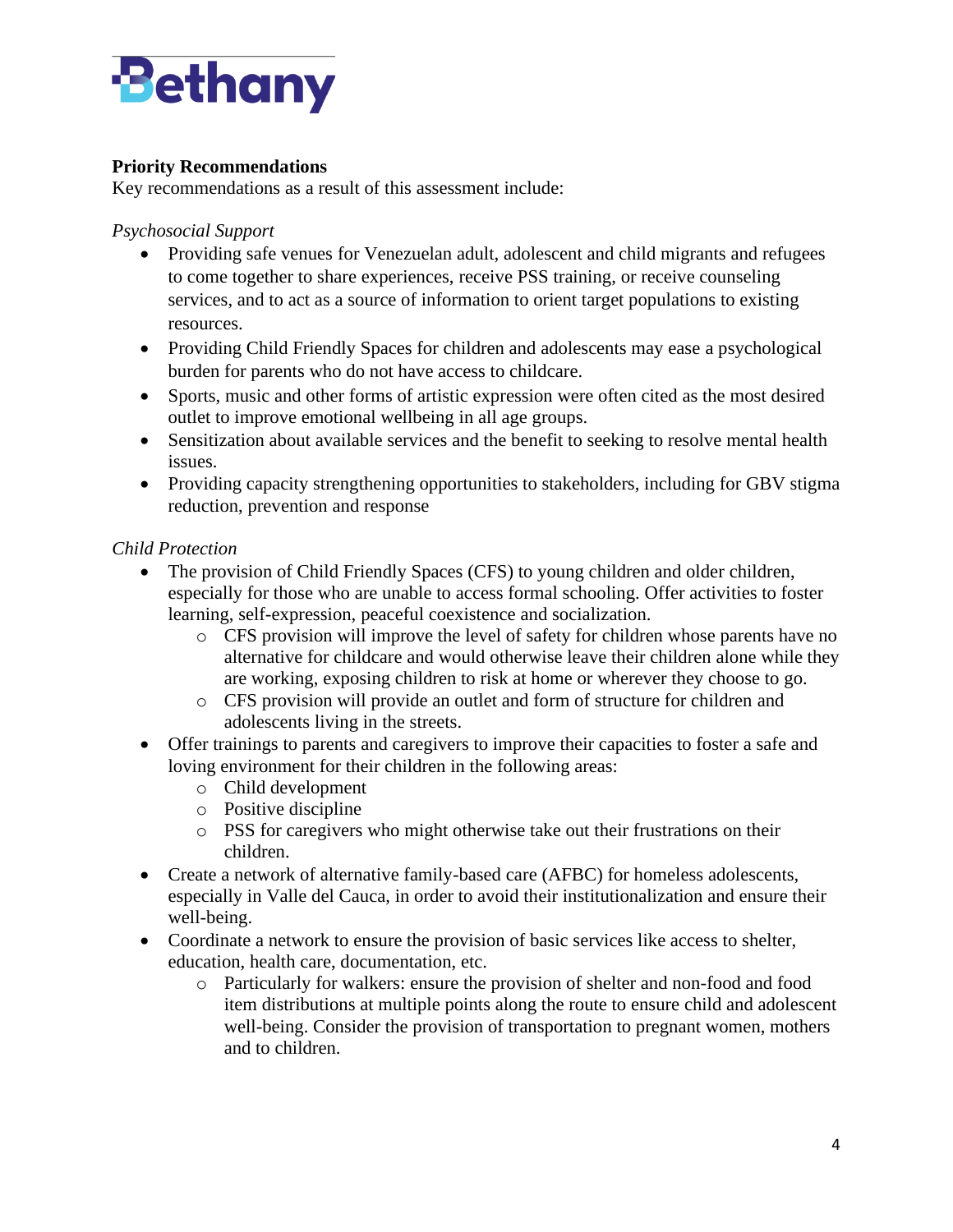

# **Description of the Community to be Served**

#### *Demographics*  **Colombia**

82% of the 49 million-person population in Colombia is under the age of 55, including 40% under the age of 25, and they earn a GDP per capita of \$7,698 per year as of  $2018^1$ . 49.1 % of the population is male while 50.9% is female. Types of employment are based upon the country's primary exported goods, including coal and oil, coffee and fresh-cut flowers. Over 93% of the population identifies with a Christian or Catholic faith and over 95% are literate, with the average education being  $15 \text{ years}^2$ .

### *By Department*

#### **Boyacá**

With a population of 1.2 million people, the majority of Boyacá's socially conservative population is white or mestizo and of a Christian or Catholic faith. Outside its principal cities of Tunja (population 172,548) and Duitama (population 112,692), the department of Boyacá is primarily an agricultural department. Within cities, the economy is run primarily on commerce. Overall per capita GDP is \$6,943<sup>3</sup>. Statistics gathered by Simon Bolivar Foundation, a group of Venezuelan volunteers in Tunja, indicate that 10,300 Venezuelans (including 1,900 children) have settled in Tunja, and that at least 126,300 walkers and 78,000 refugees had passed through Tunja in the past 16 months.

#### **Federal Capital**

2019 estimates place Bogota Metro Area's population at 10.8 million people, an average annual increase of 2% since 2015. Most of the population is white or mestizo and of the Roman Catholic religion, although the number of non-practicing individuals has steadily increased in recent years<sup>4</sup>. As of 2017, the GDP per capita for Bogota was \$10,270, which is well above the national average<sup>5</sup>.

#### **Valle del Cauca**

There are an estimated 4.6 million<sup>6</sup> people living in the department of Valle del Cauca, of whom approximately 2.8 million<sup>7</sup> live in the departmental capital of Cali. The population consists of 27.2% Afro Colombians and 72.2% white or mestizo with the remainder counted as indigenous persons. Despite its diverse economy including commerce, manufacturing, agriculture and animal husbandry, the per capita GDP is  $$6,758$ <sup>8</sup>.

<sup>1</sup> <https://tradingeconomics.com/colombia/gdp-per-capita>

<sup>2</sup> <https://www.cia.gov/library/publications/the-world-factbook/geos/co.html>

<sup>3</sup> <https://colombiareports.com/boyaca/>

<sup>4</sup> <http://worldpopulationreview.com/world-cities/bogota-population/>

<sup>5</sup> <https://www.investincolombia.com.co/regional-information/bogota-dc.html>

<sup>6</sup> <https://colombiareports.com/valle-del-cauca/>

<sup>7</sup> <https://www.cia.gov/library/publications/the-world-factbook/geos/co.html>

<sup>8</sup> <https://colombiareports.com/valle-del-cauca/>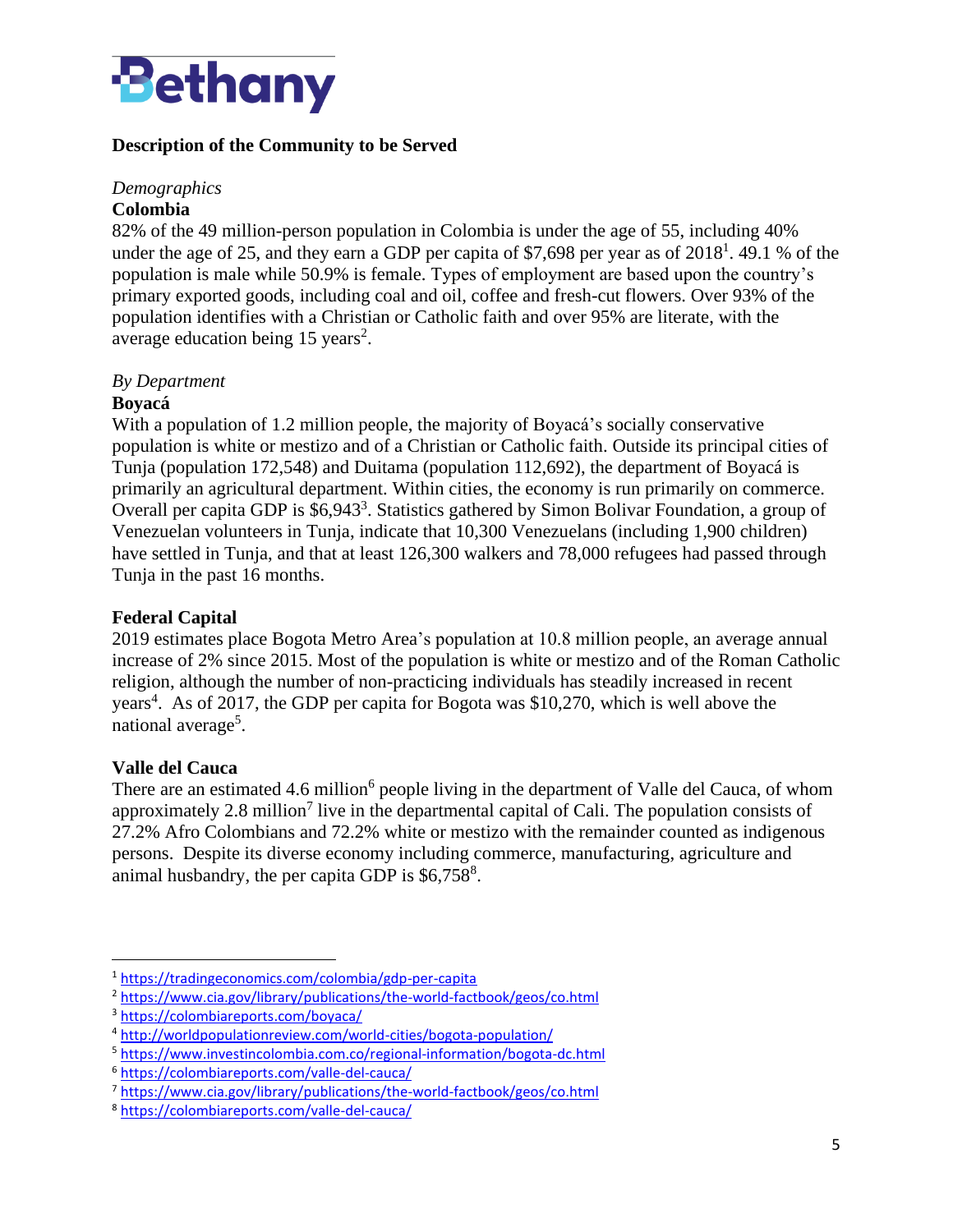

# *History & Timeline of Refugee and Migrant Populations*

The current Venezuelan economic crisis, which is considered the primary driver of the Venezuelan refugee and migrant crisis, stems from decades of economic mismanagement and lack of investment into existing infrastructures, coupled with a drastic decline in the country's greatest income generator: oil. Since the installation of the new regime, infrastructures have crumbled, the inflation rate reached 10 million percent in 2019, and food shortages have led to widespread malnourishment of the Venezuelan population<sup>9</sup>. Citizens' inability to access medical care and increasing reports of human rights violations against Venezuelans have spurred over 4.6 million Venezuelans to flee their homes, many in the direction of Colombia.

| 1999-2013 | Under the Chavez regime, little investment was made to maintain infrastructures<br>or to diversify the Venezuelan economy, increasing dependence on Venezuela's<br>oil industry.                                                                             |
|-----------|--------------------------------------------------------------------------------------------------------------------------------------------------------------------------------------------------------------------------------------------------------------|
| 2013-2015 | Maduro regime begins; oil prices drop to historic lows. Oil production begins to<br>decrease due to the lack of infrastructure maintenance. Government services are<br>steadily diminished due to lack of investment. Migrant and refugee outflows<br>begin. |
| 2016-2019 | The monthly minimum wage drops below \$6, an amount representing less than<br>3% of a family's food consumption needs. Over 4 million Venezuelans leave<br>their country of origin.                                                                          |
| 2019      | The generosity of the Colombian people is fatigued by consequences of $75\%$ +<br>underfinancing of humanitarian needs to support Venezuelan migrants and<br>refugees $^{10}$ .                                                                              |

*Demographics of the Refugee, Migrant and Returnee Population to be served* According to GIFMM's December 2019 Response for Venezuelans (R4V) Situation Report, 1,630,903 Venezuelans are living in Colombia with under 500,000 receiving any type of humanitarian or government assistance. GIFMM's January 2020 Response for Venezuelans presentation listed the total Venezuelan population in Boyacá at just under  $15,000^{11}$ . Approximately 200 school-aged children are not studying. Official estimates show that 327,000 Venezuelans live in Bogota<sup>12</sup>. A higher number of individual adults and adolescents, or those living in atypical family compositions while in Bogota (i.e. an uncle, his niece and nephew) work primarily in the informal sector in less affluent neighborhoods like Santa Fe, Suba and Las Cruces. Most reside in low-cost hotels for a daily rate.

With a similar climate to Venezuela's, Valle del Cauca has been the host to Colombian returnees, migrants and permanent settler-Venezuelans; according to an IOM official in Cali, the

<sup>9</sup> <https://www.wilsoncenter.org/article/understanding-the-venezuelan-refugee-crisis>

<sup>10</sup> <https://www.wilsoncenter.org/article/understanding-the-venezuelan-refugee-crisis>

<sup>&</sup>lt;sup>11</sup> Interagency Group on Mixed Migration Flows (GIFMM), January 2020.

<sup>12</sup> GIFMM, January 2020.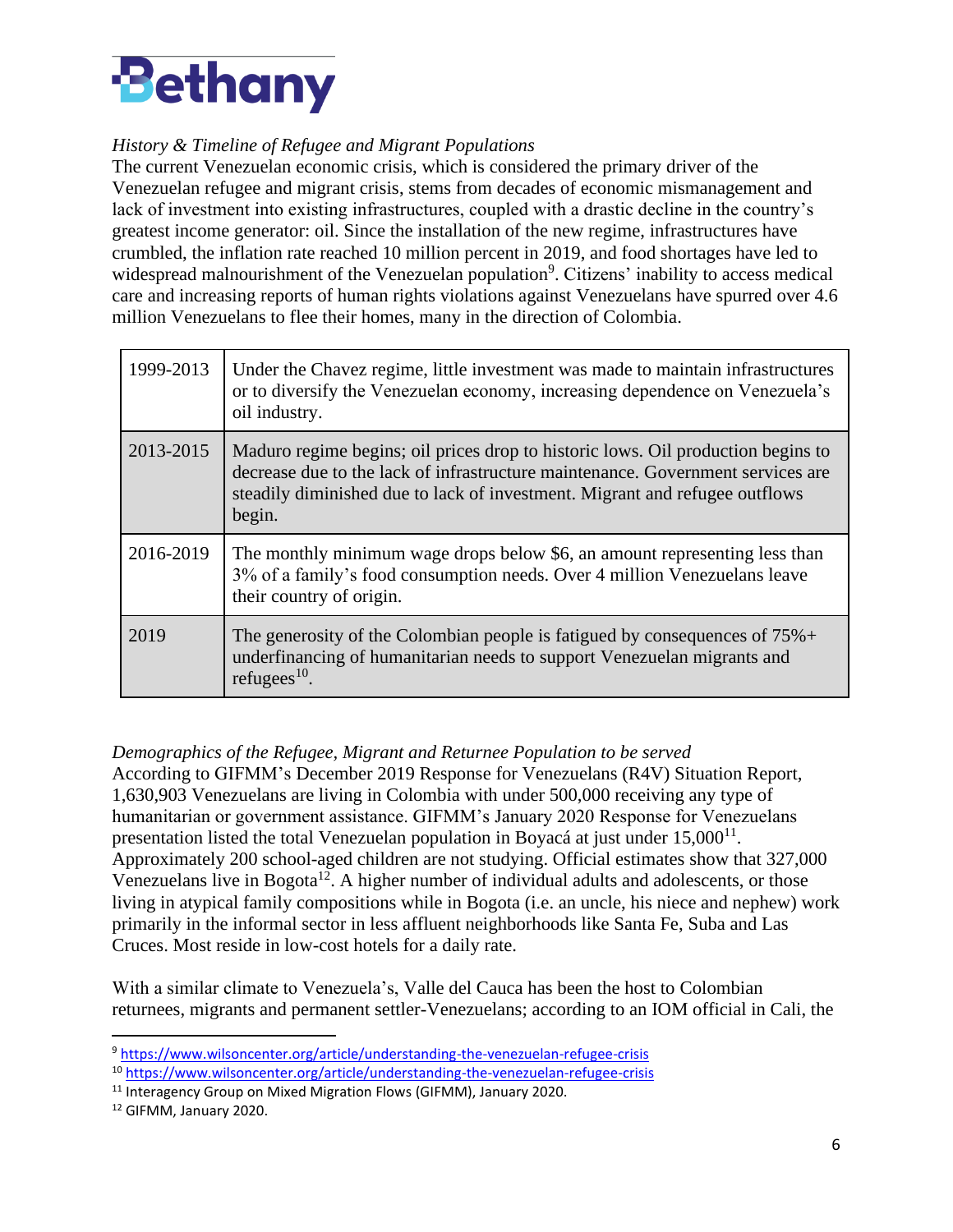

Venezuelan population in Valle del Cauca increased by over 32% from June to October 2019, including an 83% population increase in La Palmira city. 84% of the VDC Venezuelan and Colombian returnee population had dependents (average of 3.7 dependents per person) and 74% of those dependents were still residing in Venezuela. Informal settlements have emerged within proximity to the Cali bus terminal.

With the evolution of the Venezuelan refugee and migrant crisis, various target communities have emerged, and they manifest differing, though homogenously urgent, needs. Venezuelan migrants including walkers and bus takers are non-sedentary individuals and families. Their primary needs are associated with protection and wellbeing along the trail, access to services at stopping points including health care, shelter, food and non-food items, and punctual orientation to services as they pass through and pause in various locations. Venezuelan individuals and families who have settled permanently and semi-permanently require safe and adequate housing, access to dignified employment and pay, access to basic services including children's education and health care. Colombian returnees' needs, those who were residing in Venezuela and returned to Colombia in response to the crisis, have needs that crosscut the two previous groups of need; some have returned to a specific location and settled, others continue to travel. Across the three groups of need, the aspects of fair and dignified employment, documentation such as a special stay permit (PEP) to authorize their presence in Colombia, and access to basic services including shelter, exist to a high degree.



<sup>13</sup> GIFMM, January 2020.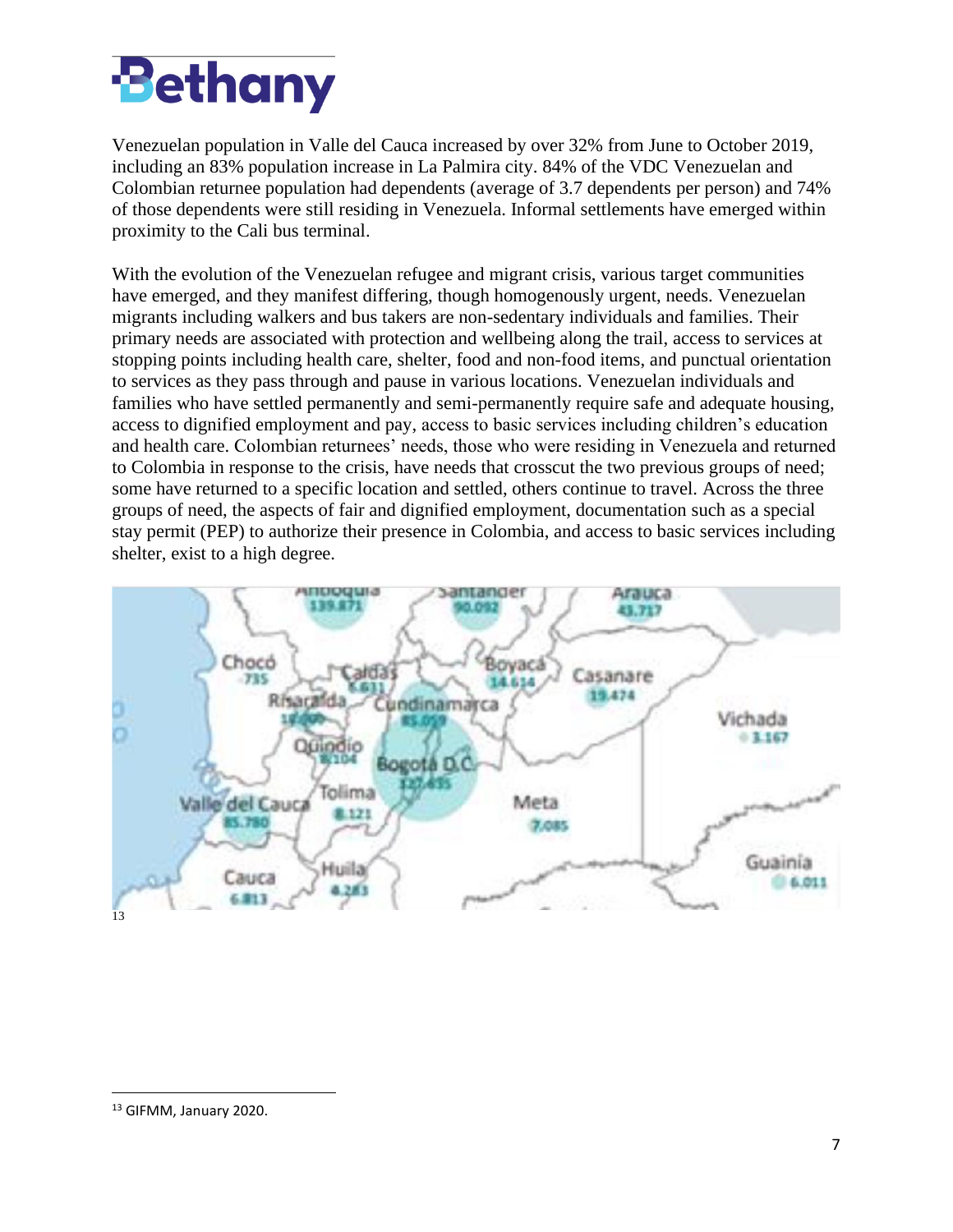

# **Background & Description of Bethany Christian Services**

#### *Agency Description: Bethany Christian Services*

Bethany Christian Services has a long history of intervening in areas of need to provide quality services for families and children, both domestically and globally. In the United States, Bethany Christian Services has provided refugee resettlement services since the 1970's. In addition, Bethany Christian Services provides mental health services to unaccompanied refugee minors, refugee families impacted by separation and trauma, and survivors of political torture through its Center for Healing Torture Trauma.

Bethany Christian Services has provided torture treatment services since 2009, serving 600 primary and secondary survivors from 40 countries. Program outcomes consistently indicated clients report an 80% reduction in trauma symptoms. Bethany Christian Services is currently one of only 36 torture treatment centers within the United States. Additionally, Bethany Christian Services provides mental health counseling services in 15 locations and 11 states around the United States.

Bethany Christian Services provides foster care services for vulnerable and separated/unaccompanied refugee children domestically and vulnerable children globally. The Unaccompanied Refugee Minor program is the largest in the United States with over 300 youth in care. It has also provided domestic foster care services since 1957, currently in 25 locations in 8 states around the US. In addition, Bethany Christian Services Global (Bethany), an arm of the larger non-profit, Bethany Christian Services, is currently working in 7 countries, including Colombia, to provide support for the Venezuelan refugee crisis, foster care and family preservation services. Bethany offers technical expertise and global consultation with an emphasis on child protection and welfare development.

Because of Bethany Christian Services' vast domestic and international experience in providing child welfare, refugee and psychosocial support services, and considering its long term presence in Colombia, Bethany began providing intervention in the humanitarian sector of Colombia in 2018, by opening Welcome Desks in Bogota (Supercade Social Migrant Center at the bus terminal, Government Secretary's Office) and Child and Adolescent Friendly Spaces in Cucuta including associated services and trainings. Recognizing the expanding service gaps, primarily within the country as opposed to along the borders, Bethany sought to conduct a needs assessment to determine the existing PSS and child protection gaps, and to identify the areas and locations in which Bethany's expertise and services would be most effective.

#### *Description of Bethany's Current Services in Colombia*

Bogota

● Two Welcome Desks (Supercade Social Migrant Center at the bus terminal and the Mayor's office near Santa Fe neighborhood)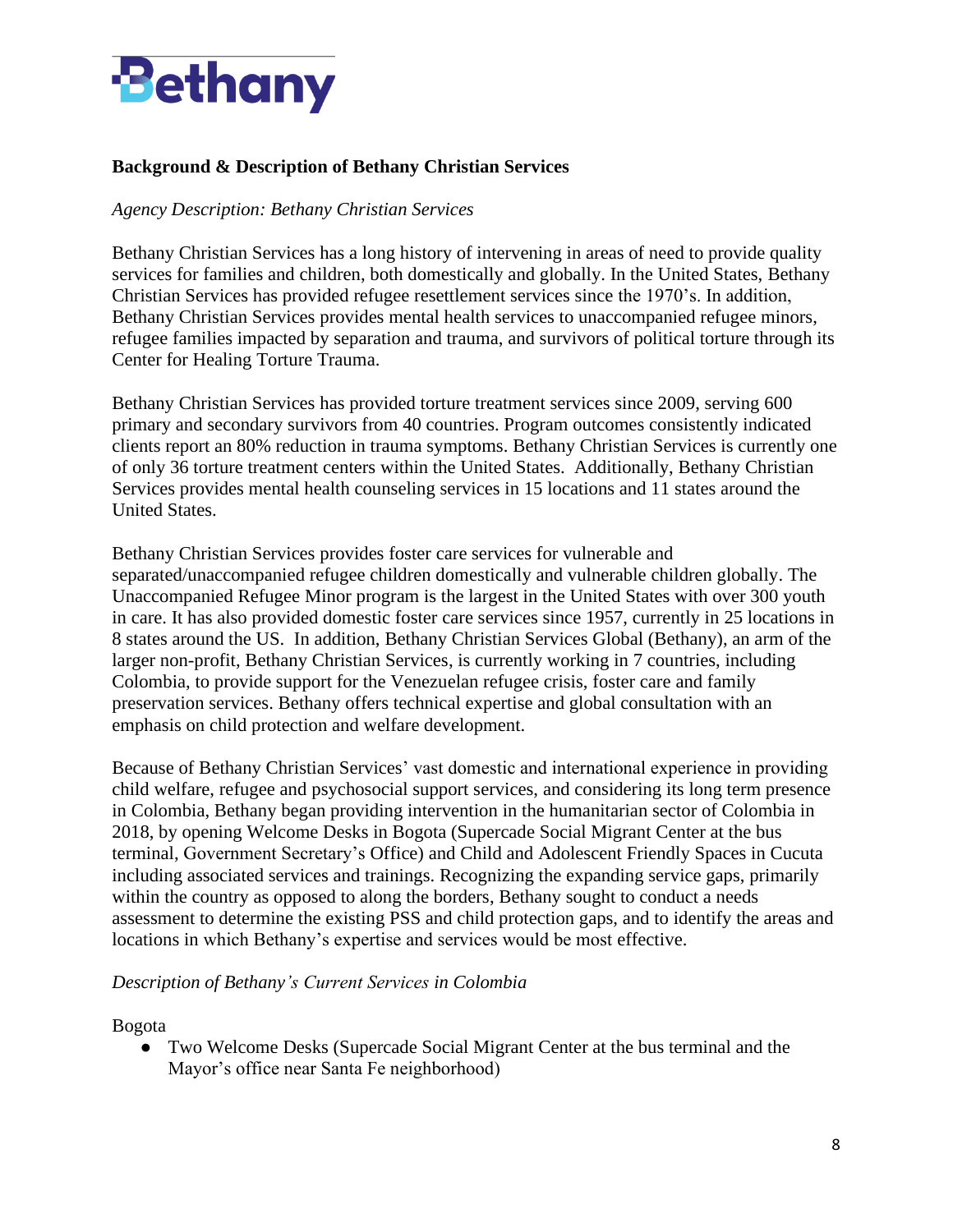

- Free call and connectivity center to facilitate communication, family contact restoration services between migrants, returnees and refugees and their families in Venezuela or elsewhere
- Psychosocial support services
- Case management, with reference services
- International adoption with ICBF, from 1985 to March 2021
- Capacity strengthening, aimed at institutions such as ICBF National Headquarters, administrative, national and local judicial authorities and interreligious sector
- National Office team presence, to ensure coordination of country services

#### Cucuta

- Management of Child and Parent Friendly Spaces in Casa Lleras and Nuevo Escobal
- Provision of a free call center to allow communication between migrants, returnees and refugees and their family members in Venezuela or elsewhere
- Provision of regular cultural and sporting opportunities for children and adolescents
- Provision of psychosocial support services for children and adolescents
- Provision of life skills courses for both adults and adolescents

In 2019, Bethany's Bogota Welcome Desk staff provided orientation services to 4,785 Venezuelans and Colombian returnees and 1,238 kits including for hygiene, school and infant needs were distributed to the same populations. 1,553 children accessed the Bethany Child Friendly Space in the Supercade Social Migrant Center and 42 lactating and pregnant mothers received dignity kits.

In Cucuta, 2,018 children and adolescents received some form of support at Bethany's Child and Family Protection Center (CFPC), while 1,754 children and 298 adolescents participated in CFS/CFPC activities. They received 1385 school and hygiene kits and participated in 36 different recreational or artistic workshops.

388 adults benefited from one or more of five workshops demonstrating protection principles, legal tips, psychosocial self-care and sexual and reproductive rights with the refugee and migrant population.

Trainings were provided to the interreligious sector regarding international protection, child protection and wellbeing, alternative family-based care, prevention of xenophobia, and protection protocols for children and adolescents $14$ .

Bethany consistently monitors its programming and gathers feedback from beneficiaries to continually inform and ameliorate services.

<sup>14</sup> Bethany Christian Services. National Report 2019.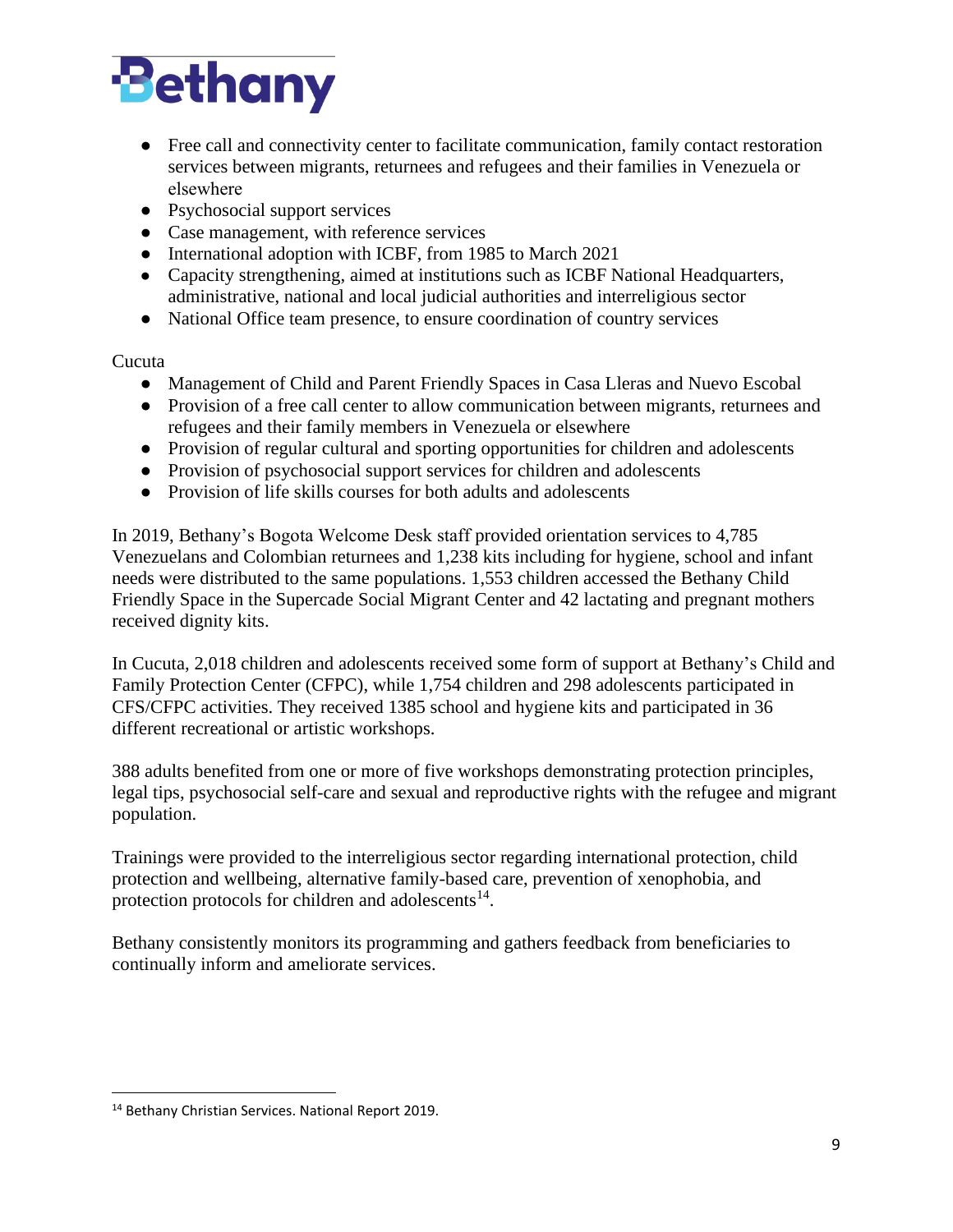

# **Description of Needs Assessment**

#### *Purpose and Scope of Current Needs Assessment*

As the Venezuelan refugee crisis evolves, efforts have been made on the part of the Colombian government, and by organizations in the field to meet the needs of the host and refugee communities. However, significant gaps remain. Having been present in Colombia for over 30 years, first facilitating international adoptions and, in recent years, expanding its services to include development-based assistance to Venezuelan refugees and their host communities in Cucuta, Bethany seeks to attain a comprehensive overview of the existing gaps in the Venezuelan refugee and migrant crisis response. The needs assessment was conducted in Tunja (Boyacá department), Bogota (District Capital) and Cali (Valle del Cauca department), and was specifically designed to identify child protection and psychosocial support needs. 105 people were interviewed including 42 Colombians, 60 Venezuelans and 3 persons from other countries (USA (1), Brazil (2)).

#### *Methodology Used*

Key stakeholders were identified, including operating and implementing partners and providers, host community members, refugees, migrants and their leaders while planning the assessment and evaluation. Secondary data and data sources were reviewed during planning, assessment and reporting of findings. 17 focus groups, 24 individual interviews and 12 key informant interviews were conducted over a total of 6 days. Children were not directly interviewed, rather their parents and caregivers were solicited for inputs, and the needs assessment team observed children's conditions and behaviors to gain more complete insight into their needs and state of wellbeing. For additional detail on methodology, see *Methodology Appendix A*.

#### **Psychosocial Support**

#### *Needs Identified*

Testimonies during the needs assessment phase indicated a lack of mental health and psychosocial wellbeing in target populations and a need for trainings on self-care for humanitarian and government workers who are responding to the Venezuelan migrant and refugee crisis in Colombia. Overall, needs assessment participants demonstrated that they lack constructive mechanisms to cope with these emotional challenges, and are unaware of available services where they could access support. Having safe spaces to foster community engagement in multiple locations along the migrant route would allow for the provision of psychosocial support, social events, support groups, life skills trainings for all age groups, and the provision of cultural, musical and sporting activities to serve as a constructive release for the psychological burden migrants and refugees carry.

> o Participants agreed that the opportunity to voice their experiences and struggles during the Focus Groups served as a release; many expressed interests in continued opportunities for sharing experiences with their compatriots.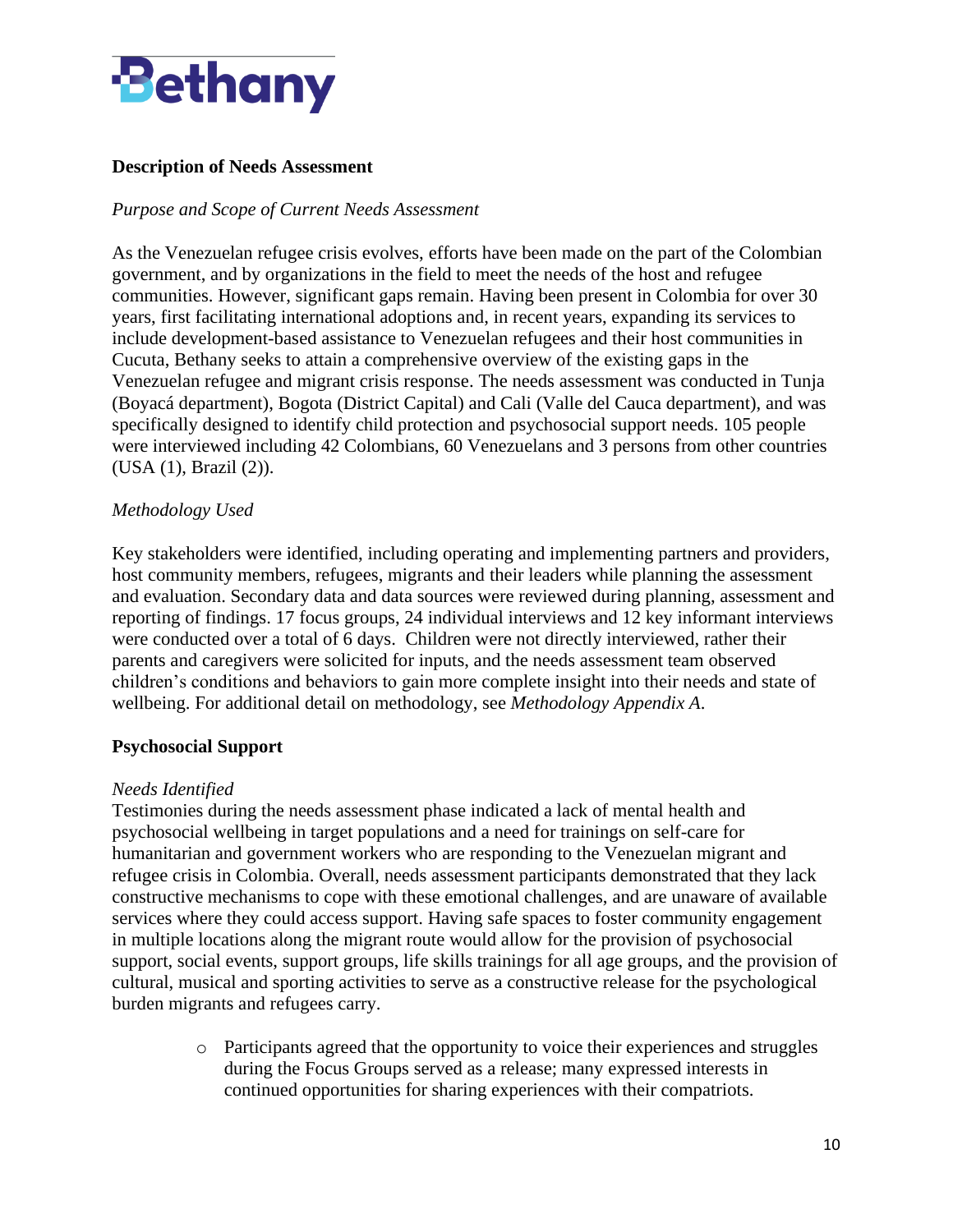

- o Participants articulated that the absence of a community space to share and socialize with other Venezuelans has contributed to the deterioration of their family and social structures, which adds to feelings of guilt regarding the loss of these structures.
- o None of the participants interviewed in any of the three districts covered in this needs assessment was aware of psychosocial or mental health support services available to them. While small-scale programs do exist (IOM psychologists visit the Supercade Social Migrant Center at the Bogota bus terminal a few times per month, Bethany's Refugee Services Coordinator in Bogota offers a women's support group) there is a significant gap relative to expressed need in PSS. Migrants' and refugees' expressed desire for an emotional outlet reinforces the call for increased psychosocial support services to Venezuelan migrants in Colombia.

For the target population (refugees, migrants, returnees), a number of these PSS concerns are related to the traumatic experiences over the course of their journeys; the additional stressors related to xenophobia were recorded to varying degrees (Tunja being the most severe). Adults experience negative sentiments related to their inability to adequately protect and provide for their children, painful experiences related to employment experiences or lack thereof, and the pain associated with the dissolution of family structures, as the crisis affects every facet of families' wellbeing. It may be necessary for many of these crisis-affected adults to undergo psychosocial support and, only subsequently, literacy and job training, before they would be prepared to manage a full-time job if they do become available.

Children often struggle to comprehend the reason for their parents ripping them from their homes, schools, friends, and why they are unable to provide them with basic needs like food and shelter on a regular basis. Those who do attend school consistently reported having experienced bullying and a lack of intervention by teachers and educators during these incidences. These myriad sources of uncertainty combined with typical issues a child experiences as he/she develops produce psychosocial and mental distress that can also be psychosomatically manifested.

• Caregivers and parents agreed that offering their children and adolescents the opportunities to engage in sports, music and other forms of artistic expression could assist in their ability to cope with the significant life changes they are experiencing.

Venezuelan culture is typically community-oriented, but interviewees reported a lack of community spirit in their host communities; they conceded that in struggling to manage the aforementioned stressors, the lack of community spirit to which they are accustomed led to feelings of loneliness and despair.

For service providers, the insufficiency of financial, personnel and capacity resources, results in an insurmountable workload, management of severe cases without appropriate resources or support to do so, etc.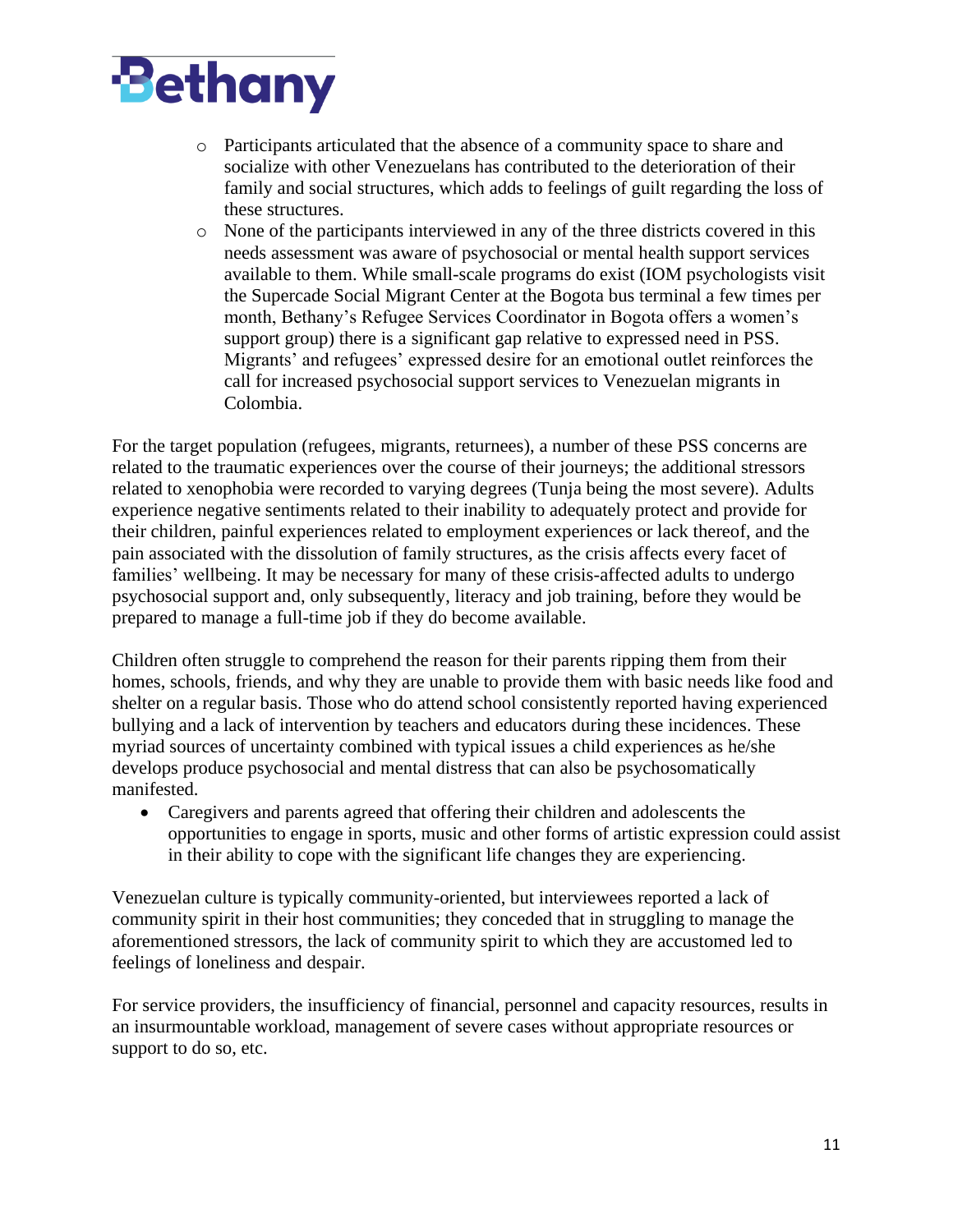

### *Community Understanding of Wellbeing and Psychosocial Support*

Both the refugee and service provider communities do recognize their lack of emotional wellbeing and expressed a desire to access psychosocial support services if they were available.

# **Child Protection**

#### *Needs Identified*

The most frequent concerns related to child protection that were evoked by key informants and the target communities differed for various child and adolescent groups, as listed below:

Accompanied children

- Lack of access to basic needs like nutritional foods, water, shelter, medical and mental health care, education, socialization.
	- o This is partially due to lack of access to appropriate documentation as many entered the country irregularly (without visa or permit, often they come without a passport).
- Lack of childcare, leading to children's vulnerability to physical and emotional abuse, assault, exposure to drugs, etc.
- Bullying in school

Unaccompanied and Separated Children (UASC)

- Lack of access to basic needs like nutritional foods, water, shelter, medical and mental health care, education, socialization leading to children's vulnerability to physical and emotional abuse, assault, exposure to drugs, etc.
- Lack of formative environments like school, adolescent-centered spaces leading to children's vulnerability to physical and emotional abuse, assault, exposure to drugs, etc.

Given the particular difficulties Venezuelans in Colombia face to access education, working parents often have no alternatives to childcare other than leaving older children to care for the younger ones. The resulting lack of structured, formative environments results in the granting of augmented independence to children. Increased dangers both in and near the home and within the greater community may constitute elevated child protection concerns. Children who are unaccompanied and/or living in the streets may be exposed to these risks to a magnified degree. In current conditions, 577,156 Venezuelan women and girls are at risk for  $GBV<sup>15</sup>$  in Colombia.

Offering integrated Child Friendly Spaces may contribute to a fortified response to child protection concerns in Colombia, by providing a venue for structured and formative instruction for children and adolescents, an opportunity to play and fostering positive interactions between Colombian and Venezuelan children. It would also decrease the length of independent, high-risk

<sup>15</sup> [https://reliefweb.int/sites/reliefweb.int/files/resources/CARERapidGenderAnalysis\\_Colombia\\_May2019.pdf](https://reliefweb.int/sites/reliefweb.int/files/resources/CARERapidGenderAnalysis_Colombia_May2019.pdf)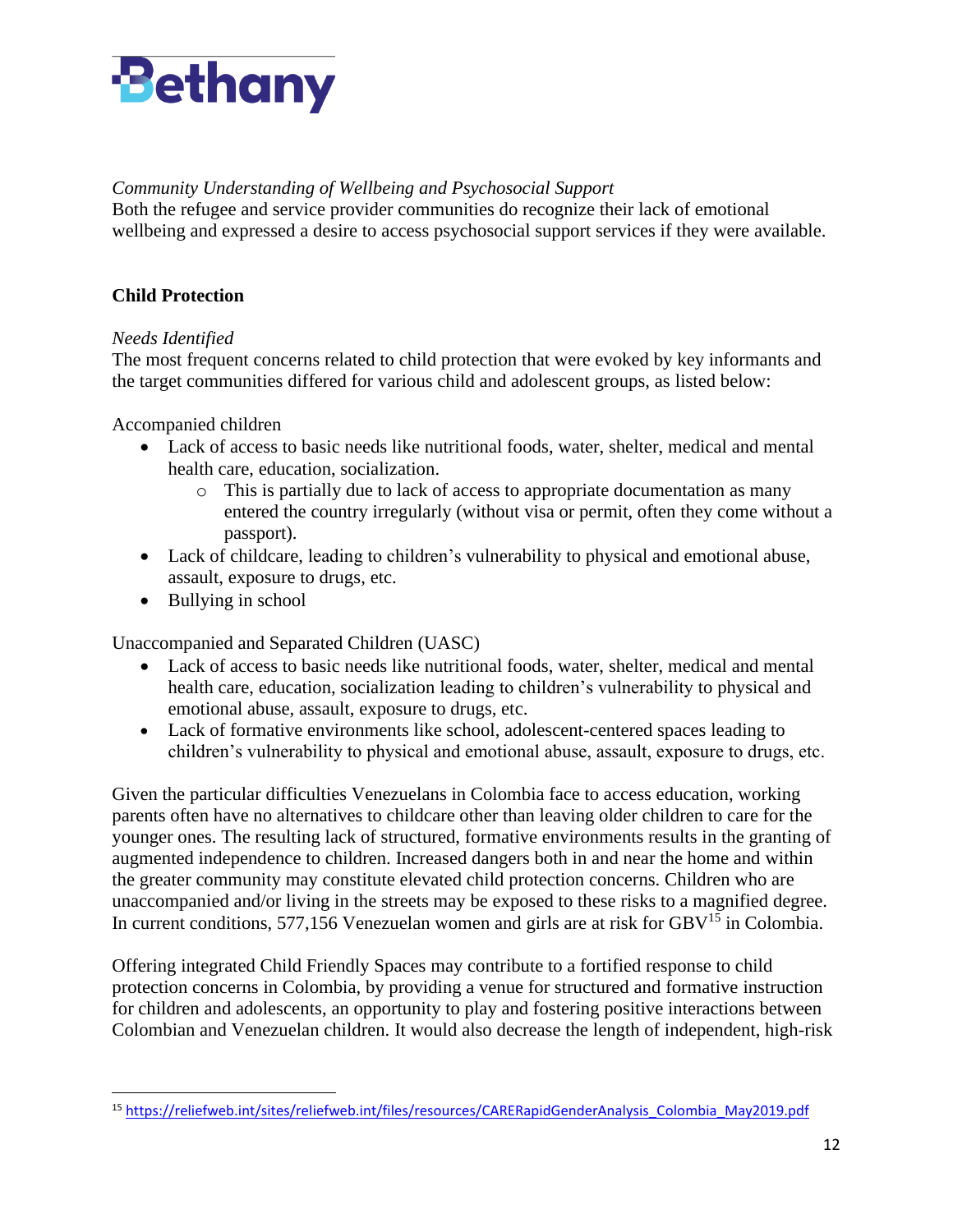# **Bethany**

time youth need to occupy. Creating a network of alternative family-based care (AFBC) for homeless adolescents, especially in Valle del Cauca, may ease child protection risks.

Parents and caregivers, concerned with lack of income and inability to provide for their families, may inadvertently channel their frustrations to their children. Offering trainings to parents and caregivers may not only to improve their capacities to foster a safe and loving environment for their children but will also serve as a platform for parents to discuss and process the negative sentiments and difficulties they are experiencing in an appropriate manner. Qualified staff would be present to guide caregivers in redirecting these sentiments and in understanding their children's needs. Training topics could include:

- o Child development
- o Positive discipline
- o PSS

Education: as per INEE's international minimum standards for education and the Convention of the Rights of the Child, improving the system for providing education services to Venezuelan nationals will inherently increase their level of security and wellbeing. Rather than offering admission to schools that are located at a considerable distance to Venezuelan settlements, consider increasing capacity in the schools immediately surrounding Venezuelan-occupied neighborhoods to allow for an adequate provision of education to both Colombian and Venezuelan students in a protective environment. Participants stated that educators were largely welcoming and tolerant; given the reports of bullying, educators may benefit from Education in Emergencies (EiE) training to better manage cases of bullying, and how to best support emergency-affected children.

- o Currently participating schools offer a certain number of 'cupos' or places for Venezuelan children. If a Venezuelan child is offered a place in a school far from home, caregivers' inability to cover transportation costs was often reported as the barrier that prevented access to school.
- o Most parents and adolescents interviewed reported that they or their children were not able to access school. Some reported that only one of their children was able to access school.
- o For those who were attending school, reports of bullying were consistent.
- o Bethany partner Fraternidade has initiated a series of workshops to offer EiE trainings to stakeholders in certain areas of Colombia but would require financial and logistical support to extend the reach of this service.

| кинд зи испитез тизней или нид тие несиз иззеззниети тийг ртоноге стиги ртонестият |                                   |  |  |  |  |  |
|------------------------------------------------------------------------------------|-----------------------------------|--|--|--|--|--|
| Location                                                                           | Organization                      |  |  |  |  |  |
| Suba neighborhood, Bogota                                                          | <b>NRC</b>                        |  |  |  |  |  |
| La Palmira, Cali                                                                   | Pope Francis Center               |  |  |  |  |  |
| La Palmira, Cali                                                                   | <b>STC</b> (minimal intervention) |  |  |  |  |  |

*Existing structures visited during the needs assessment that promote child protection*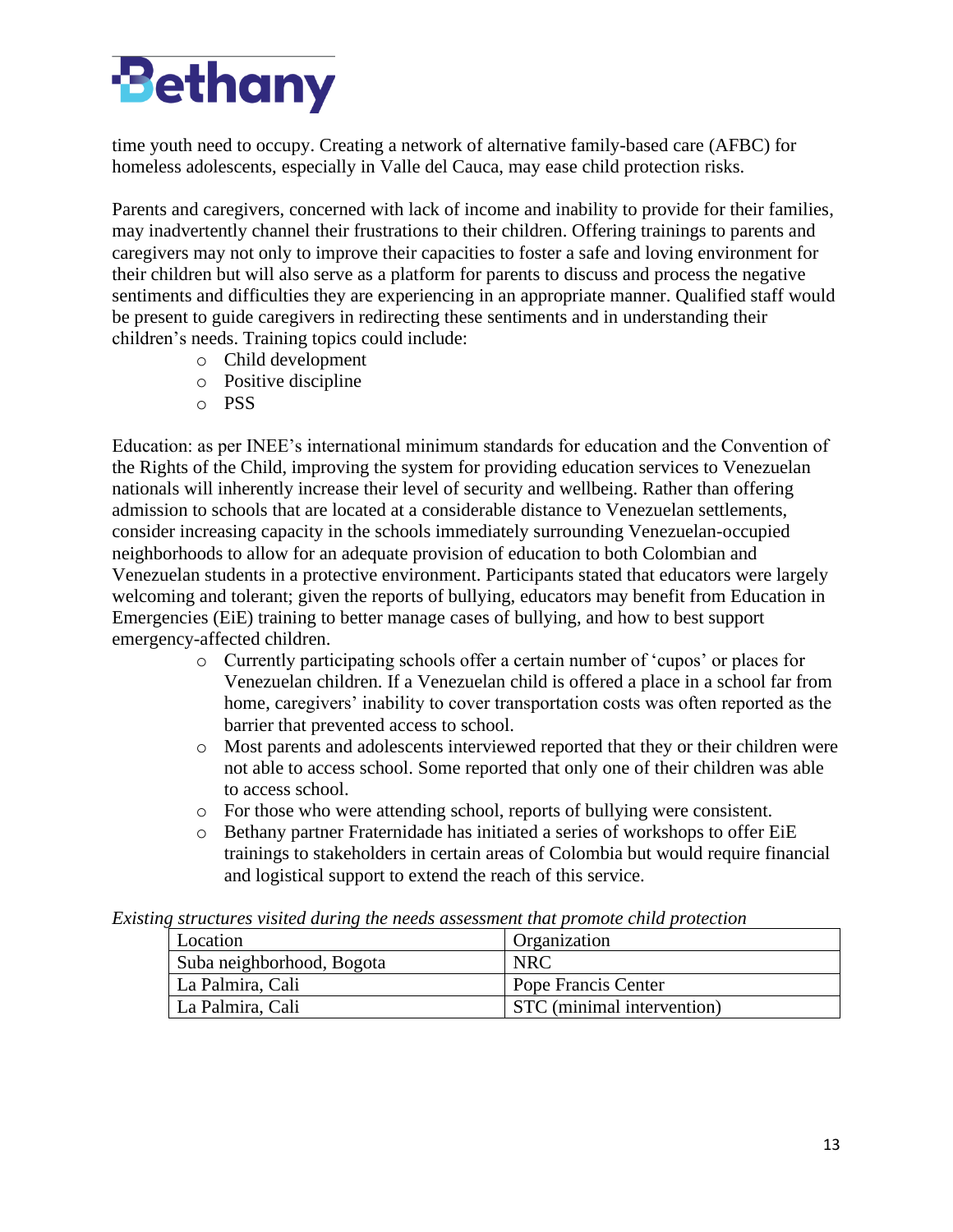

# *Considerations that affect both PSS and Child Protection*

| <b>Expressed Need</b>            | <b>Barriers</b>                          | <b>Additional</b>                              |
|----------------------------------|------------------------------------------|------------------------------------------------|
|                                  |                                          | <b>Considerations</b>                          |
| Regular Status/<br>Documentation | Venezuelans are<br>hesitant to apply for | Fear of being deported<br>and leaving children |
|                                  | PEP, as the process                      | behind alone may                               |
|                                  | requires one to admit                    | constitute a primary                           |
|                                  | to irregular presence                    | factor for lack of                             |
|                                  | in Colombia.                             | initiation of the PEP                          |
|                                  |                                          | process on the part of                         |
|                                  | Children born to                         | caregivers.                                    |
|                                  | Colombian returnees                      |                                                |
|                                  | are not able to attain                   |                                                |
|                                  | identification and                       |                                                |
|                                  | therefore cannot                         |                                                |
|                                  | access basic services                    |                                                |
|                                  | like healthcare.                         |                                                |
| Access to fair,                  | Venezuelans are                          | The new permit PEP-                            |
| dignified                        | hesitant to apply for                    | FF can only be                                 |
| employment                       | PEP, as the process                      | effective if the                               |
|                                  | requires one to admit                    | employer requests it                           |
|                                  | to irregular presence                    | and pays a fee to give                         |
|                                  | in Colombia.                             | a job to a Venezuelan.                         |
| Access to safe,                  | Lack of                                  | Venezuelans largely<br>own their own homes;    |
| affordable and quality           | documentation, lack<br>of enforcement of | the absence of a                               |
| housing                          | rules and regulations                    | personal dwelling                              |
|                                  | regarding rent,                          | may affect                                     |
|                                  | adjusting to a culture                   | psychological                                  |
|                                  | of renting rather than                   | wellbeing.                                     |
|                                  | home ownership and                       |                                                |
|                                  | understanding these                      |                                                |
|                                  | realities may                            |                                                |
|                                  | constitute a barrier.                    |                                                |
| Access to bank                   | Lack of appropriate                      | Access to bank                                 |
| accounts                         | documentation.                           | accounts may increase                          |
|                                  |                                          | the level of security/                         |
|                                  |                                          | protection of the                              |
|                                  |                                          | family unit and it is a                        |
|                                  |                                          | requirement to have a                          |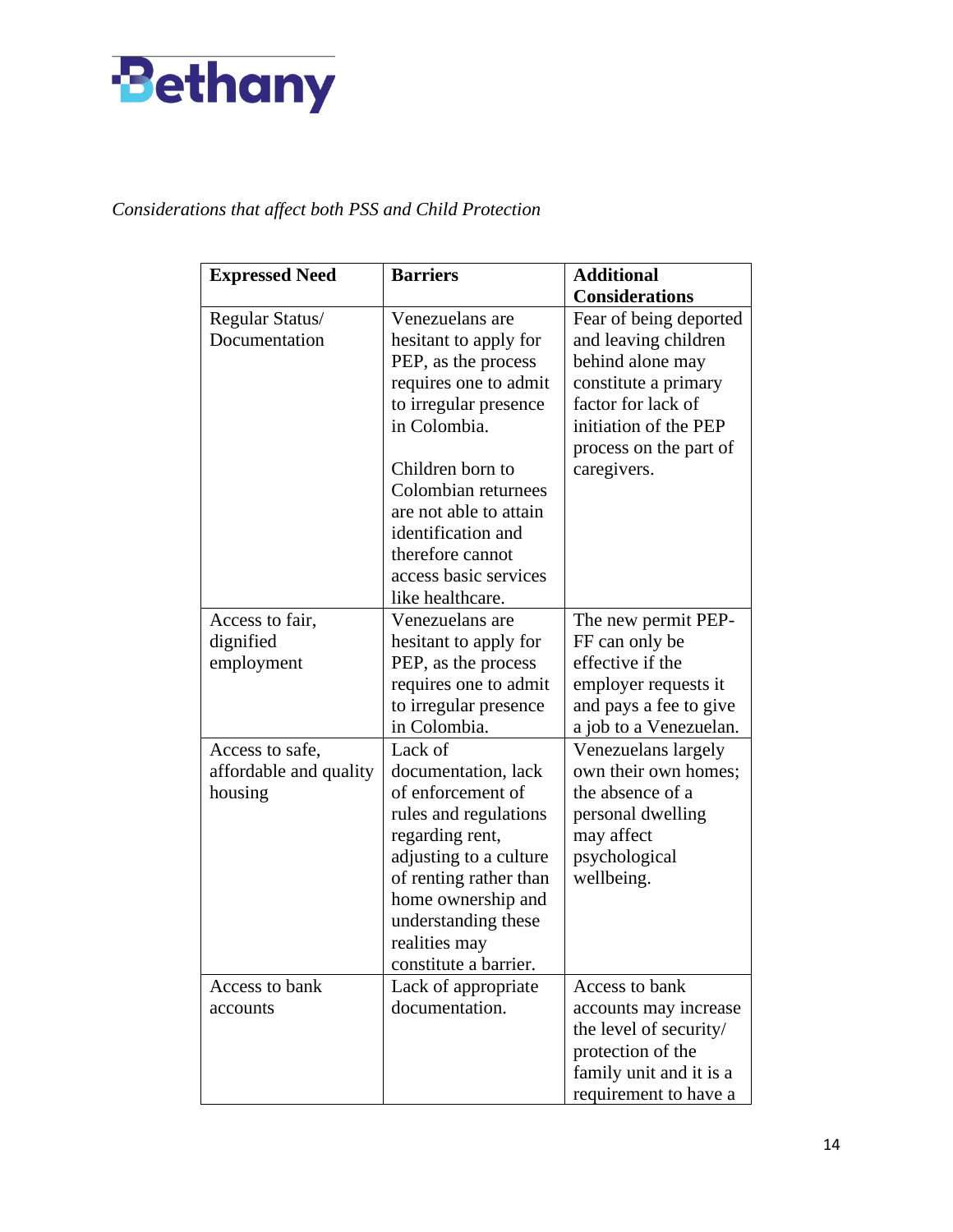

|                                                                                                                                                                                                                                                                                                                                           |                                                                                                                                                                                                                     | regular job and<br>payment in                                                                                                                                                                                                                                                                                                                                                                                                                   |
|-------------------------------------------------------------------------------------------------------------------------------------------------------------------------------------------------------------------------------------------------------------------------------------------------------------------------------------------|---------------------------------------------------------------------------------------------------------------------------------------------------------------------------------------------------------------------|-------------------------------------------------------------------------------------------------------------------------------------------------------------------------------------------------------------------------------------------------------------------------------------------------------------------------------------------------------------------------------------------------------------------------------------------------|
|                                                                                                                                                                                                                                                                                                                                           |                                                                                                                                                                                                                     | Colombia.                                                                                                                                                                                                                                                                                                                                                                                                                                       |
| Advocacy for and<br>facilitation of access<br>to basic services<br>including health and<br>education                                                                                                                                                                                                                                      | Lack of appropriate<br>documentation (PEP<br>required for<br>inscription and<br>treatment). Currently<br>Venezuelans can only<br>access emergency<br>health care services,<br>rather than<br>preventative services. | Consistent reports of<br>xenophobia in the<br>health care setting<br>may require<br>intervention,<br>sensitizations/<br>awareness raising.<br>The PEP-E allows<br>children to graduate<br>but children older than<br>7 years old depend on<br>the parents for access<br>to right of education<br>and health care.<br>They cannot access if<br>their parents are in<br>irregular status, nor do<br>they benefit if their<br>parents acquire PEP. |
| Access to up-to-date<br>information<br>(especially for<br>walkers)                                                                                                                                                                                                                                                                        | Many do not own cell<br>phones, receive<br>outdated information<br>from acquaintances.                                                                                                                              | Welcome desks at<br>major points along the<br>walking route may<br>partially mitigate the<br>issue.                                                                                                                                                                                                                                                                                                                                             |
| Need for training and<br>orientation of service<br>providers and<br>officials about<br>humanitarian<br>management and<br>planning, integration<br>of development<br>principles in<br>humanitarian efforts.<br>Field level workers<br>are often unaware of<br>official partnerships<br>and collaborations<br>that have been<br>negotiated. | Lack of<br>acknowledgement of<br>a refugee crisis limits<br>agencies that<br>typically hold a<br>mandate to guide the<br>installation of<br>humanitarian<br>practices in a<br>systematic way.                       | The Venezuelan<br>migrant and refugee<br>crisis having a less<br>than 25% overall<br>funding level has<br>severely limited the<br>presence of NGOs<br>along the migrant<br>route, especially in<br>locations other than<br>border towns.                                                                                                                                                                                                        |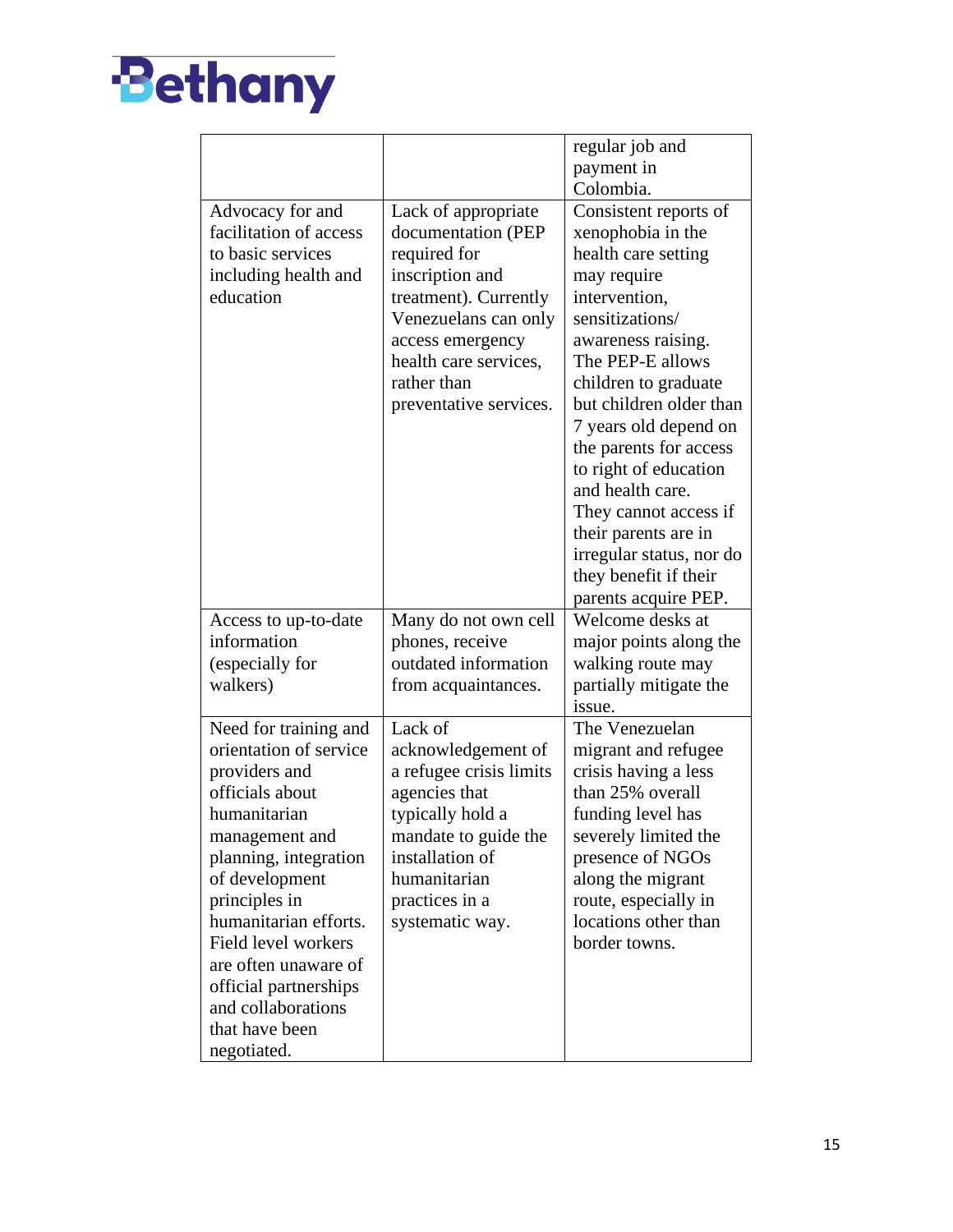

# *Considerations by Department*

| <b>Department</b> | <b>Special Considerations 1</b> | <b>Special Considerations 2</b> |
|-------------------|---------------------------------|---------------------------------|
| Boyacá            | The migrant services            |                                 |
|                   | coordination group, GIFMM,      |                                 |
|                   | does not have a branch for      |                                 |
|                   | Boyacá. As a result, the        |                                 |
|                   | Bogota GIFMM technically        |                                 |
|                   | oversees Boyacá department,     |                                 |
|                   | but little work or coordination |                                 |
|                   | is done to this effect.         |                                 |
| Valle del Cauca   | There is a GIFMM dedicated      | High incidence of natural       |
|                   | to Valle del Cauca. There is    | disasters including fire,       |
|                   | also an unofficial religious    | drought, floods, as well as     |
|                   | 'table' comparable to           | poor water quality.             |
|                   | <b>SUMATE.</b>                  |                                 |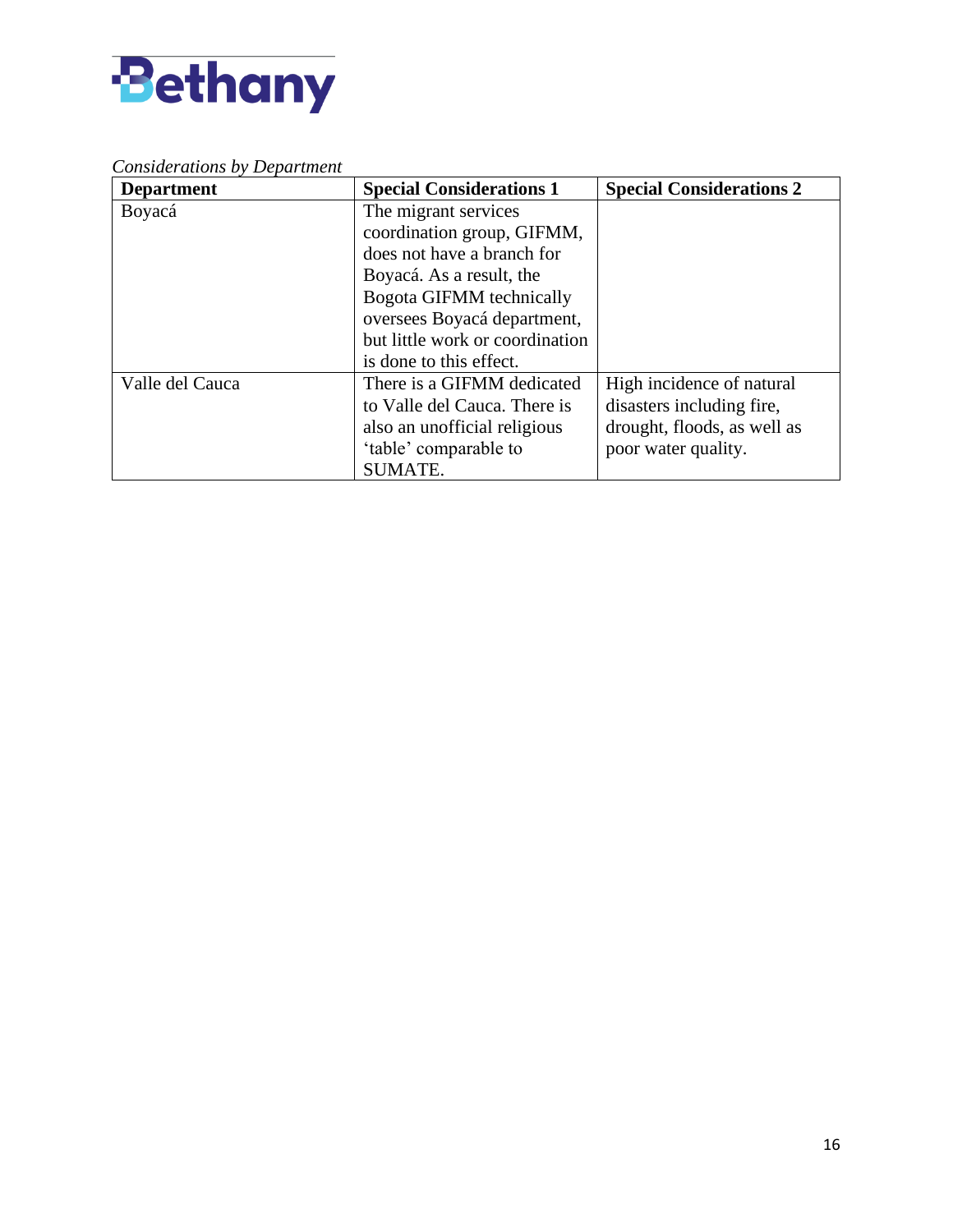

# **Appendices**

#### **Appendix A**

Methodology used

- 1. Scope defined: The scope of the needs assessment was defined as covering the departments of Boyacá and Valle del Cauca, and Bogota with a primary focus on child protection and psychosocial support needs. Key skills and personalities were identified within and outside of the Bethany Colombia team, and a needs assessment team was formed. A time frame for the needs assessment was established.
- 2. Plan for Data Collection established: Tools were adapted from existing Bethany sources, and others were created, to fit the context and scope of the current needs assessment. A training module was created and disseminated to members of the needs assessment team. Bethany staff contacted key known stakeholders in each of the three locations, and initially relied on these contacts to provide a 'snowball effect' of additional stakeholder and target populations to interview. Through this methodology, key stakeholders were identified, including government, operating partners, migrant, refugee, returnee and host community members.
- 3. Collection and initial analysis of interview data: a combination of formal and informal interview processes was undertaken. Some additional contacts were made while interviewing initial contacts, so the schedule was fluid and full. Continuous data sharing and analytic conversations occurred each day amongst needs assessment team members. Much of the analysis involved identified needs, existing gaps in services and the overlap between gaps and Bethany Colombia's existing, adaptable model and capacities. These were readily apparent in the team's conversations. Notes of these data and analytical conversations were recorded daily and later inputted into a digital format.
- 4. Identify Next Steps: Compilation and analysis of team members' notes and of the analytical conversations revealed a clear path for recommendations, elaborated in the current needs assessment report. Members of the needs assessment and leadership teams reviewed the document for alignment to Bethany capacities and strategies and revised as necessary.
- 5. Dissemination and sharing: Needs assessment report will be shared via multiple channels within and outside of Colombia, including in government, humanitarian, religious and target communities.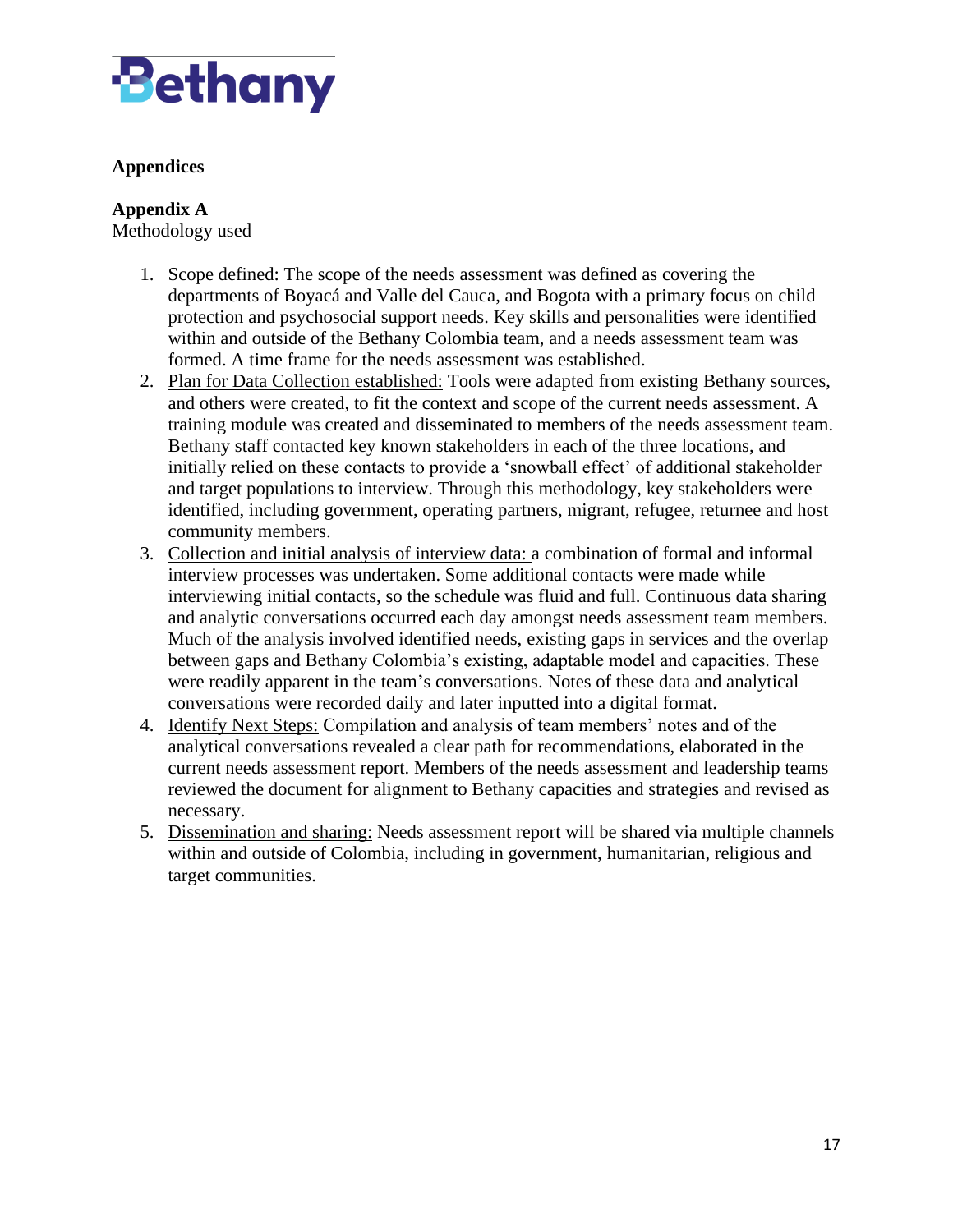# **Bethany**

# **Appendix B**

Documents reviewed

- *Refugee and Migrant Response Plan 2020 (RMRP 2020) for Refugees and Migrants from Venezuela*
- *Group on Mixed Migration Flows Response for Venezuelans Presentation – Jan. 2020*
- *Group on Mixed Migration Flows Response for Venezuelans Situation Report- Dec. 2019*
- *UNHCR Needs Assessment for Refugee Emergencies (NARE) Checklist*
- *UNHCR Operational Portal, Refugee Situations, Venezuela Crisis- Dec 2019*
- *International Rescue Committee Needs Assessment Report, Venezuelan Migrants in Colombia: Expansion- November 2018*
- *Mercy Corps Rapid Needs Assessment for Vulnerable Venezuelans in Colombia: La Guajira and Cesar- March 2018*
- *UNHCR Protection Monitoring Venezuela Situation Update #1- January to June 2019*
- *CARE Rapid Gender Analysis, Venezuelan Migrants and Refugees in Colombia- May 2019*
- *Bethany Global Concept for Child and Family Protection Centers*
- *Refugees International, Supporting Solidarity: Why the World Must Bolster Colombia's Response to the Venezuelan Displacement Crisis- September 2019*
- *OCHA Venezuela Humanitarian Response Update #5- October 2019*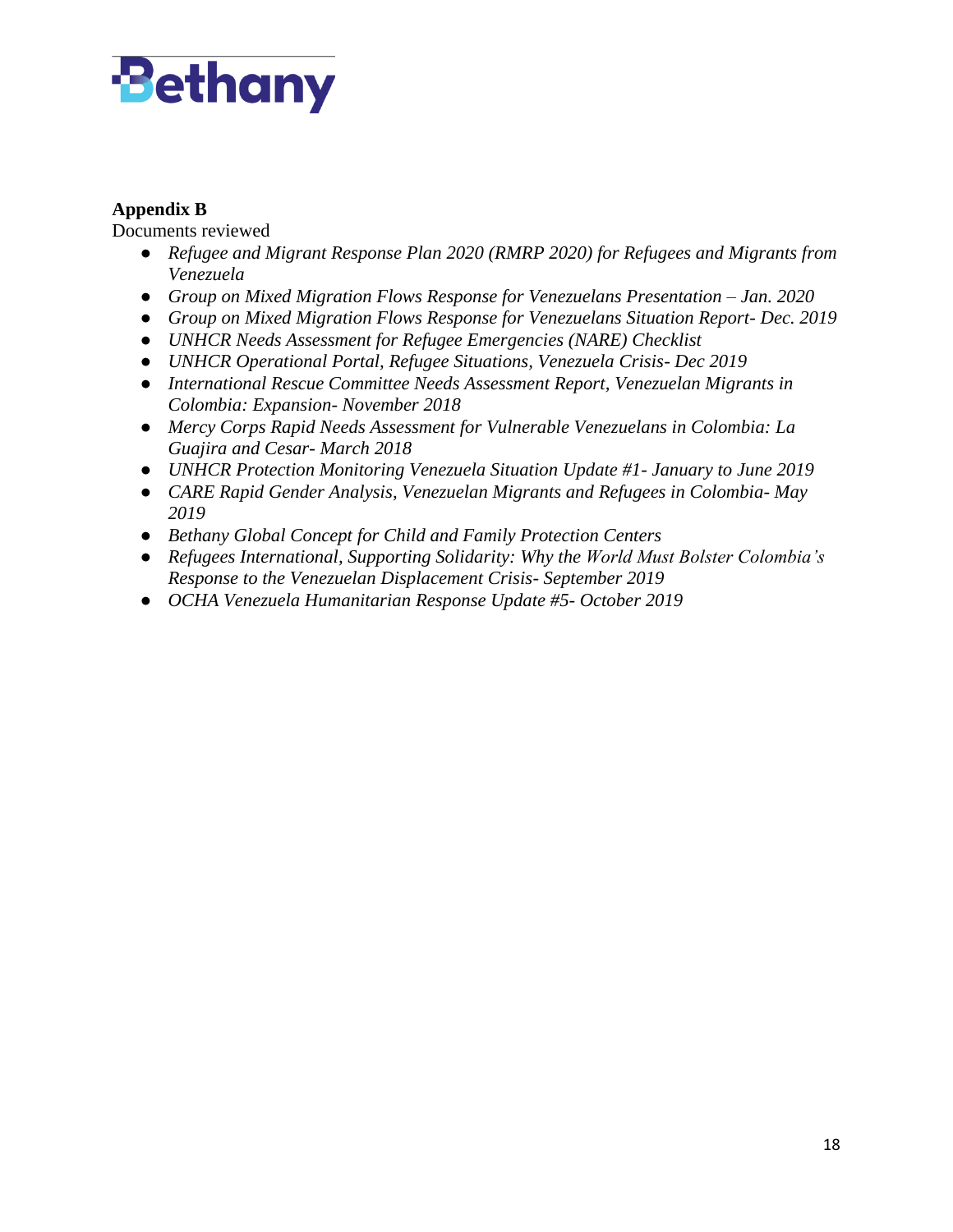

# **Appendix C Secondary data sources- referenced within report**

Bethany Christian Services. (n.d.) National Report 2019. (Rep.)

CARE. (2019, May). Rapid Gender Analysis: Venezuelans Migrants and Refugees in Colombia. Retrieved from [https://reliefweb.int/sites/reliefweb.int/files/resources/CARERapidGenderAnalysis\\_Colombia\\_M](https://reliefweb.int/sites/reliefweb.int/files/resources/CARERapidGenderAnalysis_Colombia_May2019.pdf) [ay2019.pdf.](https://reliefweb.int/sites/reliefweb.int/files/resources/CARERapidGenderAnalysis_Colombia_May2019.pdf)

Central Intelligence Agency. (2020, February 5). *South America: Colombia*. Retrieved from <sup>1</sup> [https://www.cia.gov/library/publications/the-world-factbook/geos/co.html.](https://www.cia.gov/library/publications/the-world-factbook/geos/co.html)

Colombia Reports. (2019, July 13). *Boyacá.* Retrieved from<https://colombiareports.com/boyaca/>

Interagency Group on Mixed Migration Flows. January 2020. (Presentation).

Invest in Colombia (n.d.) *Investment Opportunities in Bogota D.C. and Cundinamarca.* Retrieved from<https://www.investincolombia.com.co/regional-information/bogota-dc.html>

Trading Economics. (2020). *Colombia GDP per capita 1960-2018. Retrieved from*  [https://tradingeconomics.com/colombia/gdp-per-capita.](https://tradingeconomics.com/colombia/gdp-per-capita)

Wilson Center. (2019, September 13). *Understanding the Venezuelan Refugee Crisis.* Retrieved from<https://www.wilsoncenter.org/article/understanding-the-venezuelan-refugee-crisis>

Worldometer (2020). *Colombia Population.* Retrieved from [https://www.worldometers.info/world-population/colombia-population/.](https://www.worldometers.info/world-population/colombia-population/)

World Population Review. (2020). Bogota Population. Retrieved from <http://worldpopulationreview.com/world-cities/bogota-population/>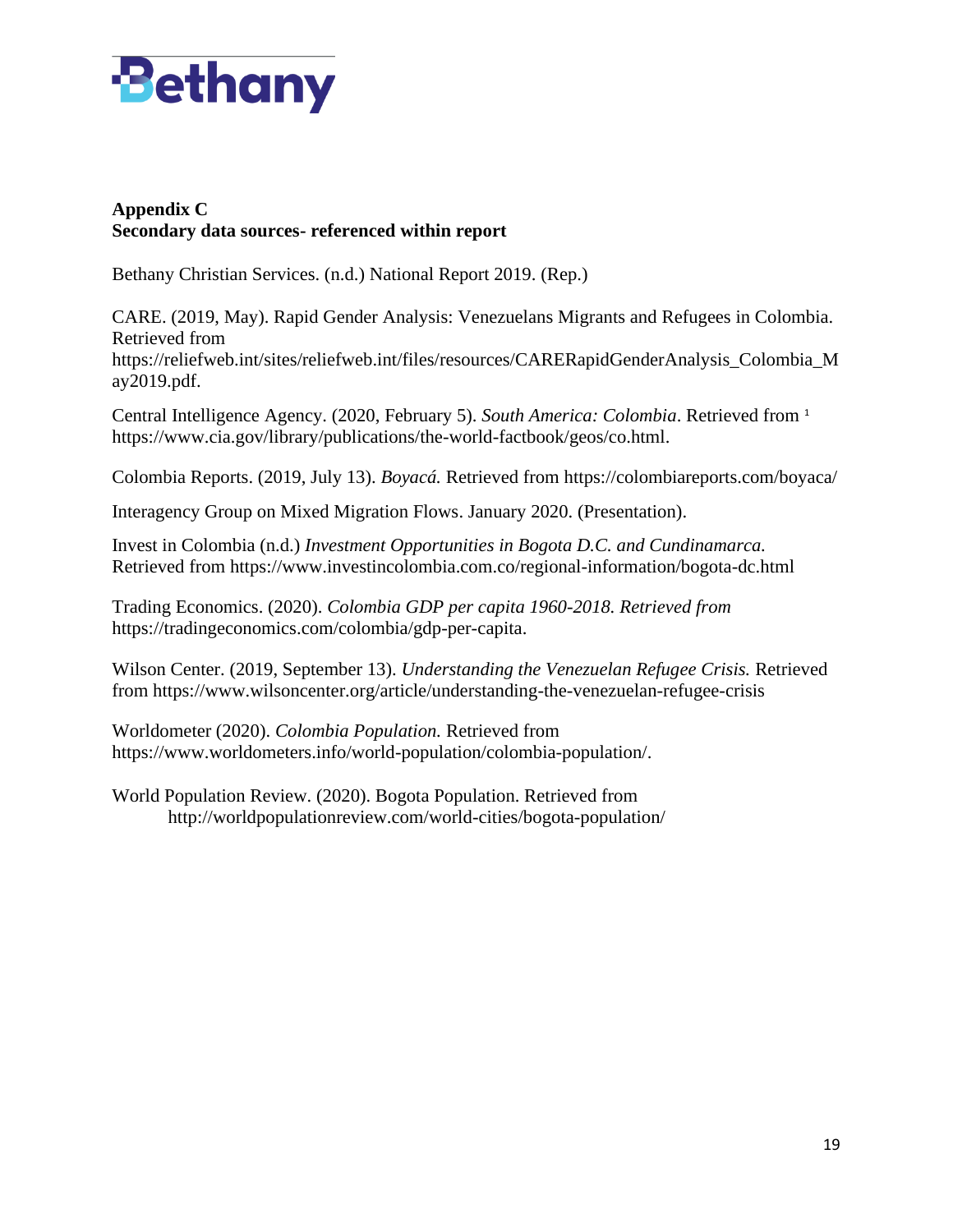

# **Appendix D**

Types of Informants

| <b>Type of Group</b>   | Group                            | <b>Location</b>         |
|------------------------|----------------------------------|-------------------------|
| Government             | Colombian Institute for the      | Tunja, Boyacá           |
|                        | Wellbeing of Children (ICBF),    | Department              |
|                        | <b>Regional Direction</b>        |                         |
|                        | Incoming Secretary of            | Tunja, Boyacá           |
|                        | Education                        | Department              |
|                        | Colombian Institute for the      | Santa Fe, Bogota        |
|                        | Wellbeing of Children (ICBF),    |                         |
|                        | Santa Fe Field Officer           |                         |
|                        | Center for Integral Attention to | Bogota, National Office |
|                        | the Migrant (CIAM)               |                         |
|                        | Colombian Institute for the      | Cali, Valle del Cauca   |
|                        | Wellbeing of Children (ICBF),    |                         |
|                        | <b>Regional Direction</b>        |                         |
|                        | Officer for Secretary of Social  | Supercade Migrant       |
|                        | Integration                      | Center, Bogota bus      |
|                        |                                  | terminal                |
|                        | Officer for Attention to         | Cali, Valle del Cauca   |
|                        | Migrants                         | Department              |
|                        | Simon Bolivar Foundation,        | Tunja, Boyacá           |
| Operating/Implementing | Director                         | Department              |
| Partner/NGO            |                                  |                         |
|                        | Fraternidade, volunteers         | Based in Bogota, mobile |
|                        | Corpa Comunitaria Health         | Suba, Bogota            |
|                        | Center, Administrative           |                         |
|                        | Coordination                     |                         |
|                        | Norwegian Refugee Council,       | Suba, Bogota            |
|                        | <b>Child Friendly Space</b>      |                         |
|                        | Psychologists                    |                         |
|                        | NGO welcome desk worker          | Supercade Migrant       |
|                        |                                  | Center, Bogota bus      |
|                        |                                  | terminal                |
|                        | Interreligious table             | Cali, Valle del Cauca   |
|                        |                                  | department              |
|                        | COLVENZ, officer of local        | Cali, Valle del Cauca   |
|                        | Venezuelan organization          | department              |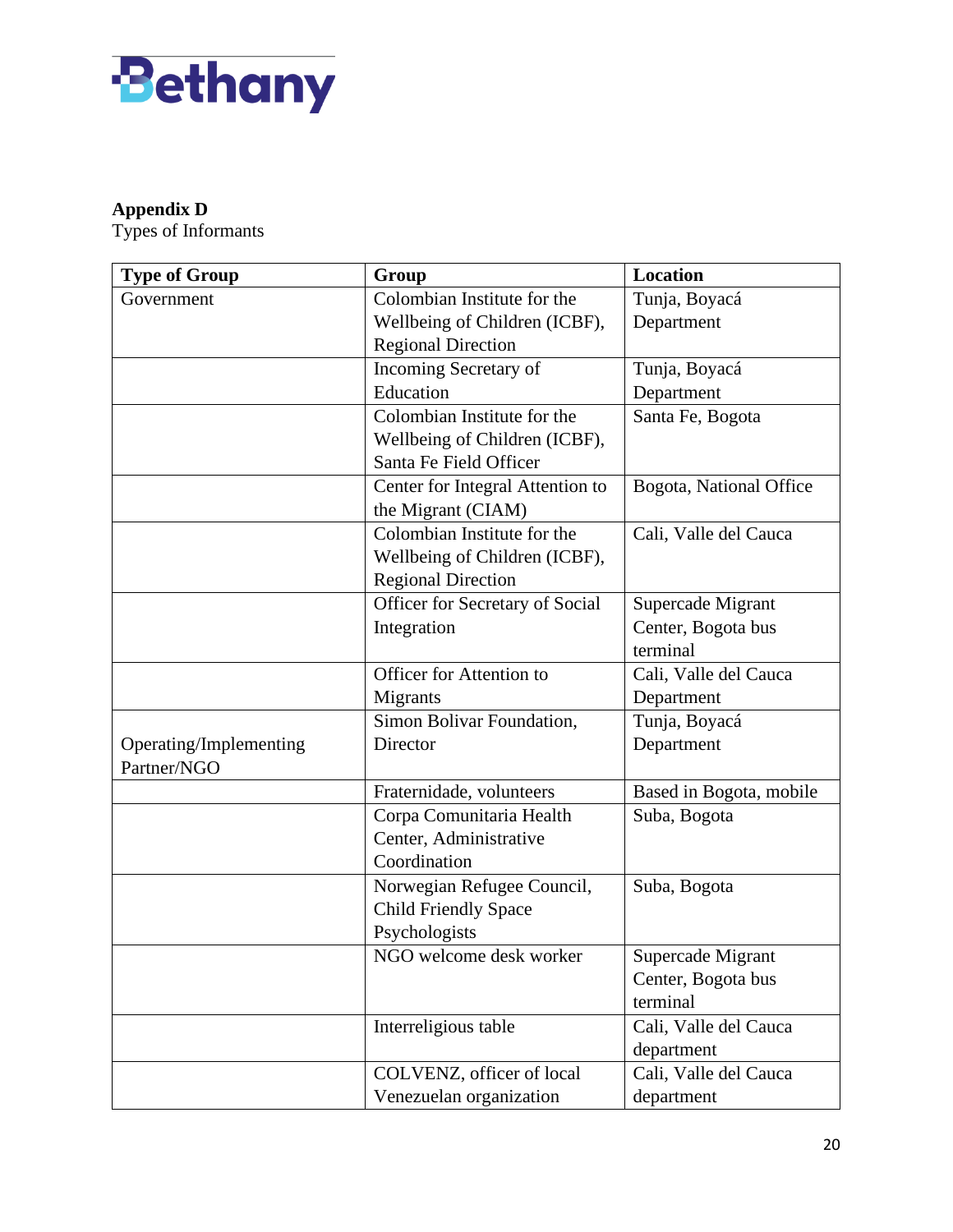

|           | <b>Peace Foundation</b>         | Cali, Valle del Cauca |
|-----------|---------------------------------|-----------------------|
|           |                                 | department            |
|           | <b>World Vision</b>             | Cali, Valle del Cauca |
|           |                                 | department            |
|           | Local Christian organization,   | Cali, Valle del Cauca |
|           | founders                        | department            |
|           | Save the Children               | Cali, Valle del Cauca |
|           |                                 | department            |
|           | IOM                             | Cali, Valle del Cauca |
|           |                                 | department            |
| Community | Walkers ('caminantes')          | Tunja, Boyacá         |
|           |                                 | Department            |
|           | Venezuelan settlers/families    | Tunja, Boyacá         |
|           |                                 | Department            |
|           | <b>Education Specialist</b>     | Tunja, Boyacá         |
|           |                                 | Department            |
|           | Unofficial refugee and migrant  | Duitama, Boyacá       |
|           | leaders                         | Department            |
|           | Unofficial refugee and migrant  | Santa Fe, Bogota      |
|           | leaders                         |                       |
|           | Residents and manager of a      | Santa Fe, Bogota      |
|           | Venezuelan-owned and            |                       |
|           | frequented hotel                |                       |
|           | People attending weekly food    | Cali, Valle del Cauca |
|           | distribution event (Colombians, | department            |
|           | returnees, Venezuelans          |                       |
|           | including beneficiaries and     |                       |
|           | donors)                         |                       |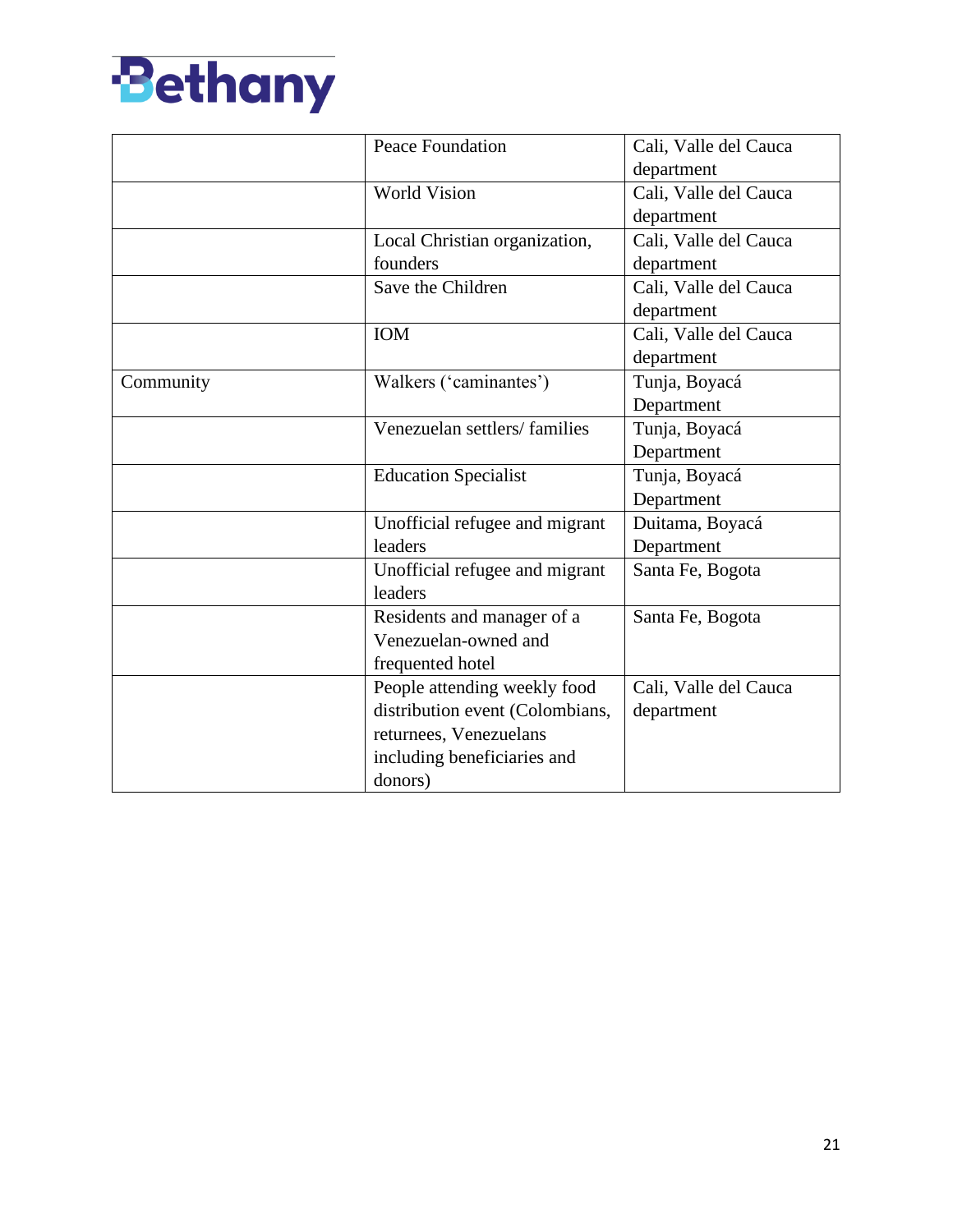

# **Appendix E**

Schedule of Interviews

| <b>Date</b>         | <b>Type of</b> | Group                | <b>Location</b>   | # attendees | Facilitator(s)           |
|---------------------|----------------|----------------------|-------------------|-------------|--------------------------|
|                     | Group          |                      |                   |             |                          |
| January             | Focus Group    | Walkers              | Entry to          | 3; 3 M, 0 F | <b>Needs Assessment</b>  |
| 20, 2020            |                |                      | Tunja             |             | Consultant,              |
|                     |                |                      |                   |             | Fraternidade             |
|                     |                |                      |                   |             | volunteer                |
|                     | Focus Group    | Walkers              | Entry to          | 2; 1 M, 1 F | Bethany Colombia         |
|                     |                |                      | Tunja             |             | <b>National Director</b> |
|                     | Focus Group    | Walkers              | Entry to<br>Tunja | 2; 0 M, 2 F | M&E Coordinator          |
|                     | Key            | Director and         | Tunja             | 3; 0 M 3 F  | Bethany Colombia         |
|                     | Informant      | Volunteers at        |                   |             | <b>National Director</b> |
|                     | Interview      | Simon Bolivar        |                   |             |                          |
|                     |                | Foundation           |                   |             |                          |
|                     | Focus group    | Parents and          | Tunja             | 8; 2 M, 6 F | M&E Coordinator,         |
|                     |                | caregivers           |                   |             | Lead Technical           |
|                     |                |                      |                   |             | <b>Grant Writer</b>      |
|                     | Focus group    | Parents and          | Tunja             | 5;0 M, 5 F  | M&E Coordinator,         |
|                     |                | caregivers           |                   |             | <b>Lead Technical</b>    |
|                     |                |                      |                   |             | <b>Grant Writer</b>      |
|                     | Key            | Incoming             | Tunja             | 1; 1 M, 0 F | Bethany Colombia         |
|                     | Informant      | Secretary of         |                   |             | <b>National Director</b> |
|                     | Interview      | <b>Education</b> for |                   |             |                          |
|                     | Focus Group    | Tunja<br>Permanent   | Duitama           | 7; 3 M, 4 F | M&E Coordinator,         |
| January<br>21, 2020 |                | Venezuelan           |                   |             | Lead Technical           |
|                     |                | residents-           |                   |             | <b>Grant Writer</b>      |
|                     |                | families             |                   |             |                          |
|                     | Key            | <b>ICBF</b>          | Tunja             | 2; 2 M, 0 F | Bethany Colombia         |
|                     | Informant      |                      |                   |             | <b>National Director</b> |
|                     | Interview      |                      |                   |             |                          |
|                     | Key            | Education            | Tunja             | 1; 0 M, 1 F | M&E Coordinator,         |
|                     | Informant      | Specialist           |                   |             | <b>Needs Assessment</b>  |
|                     | Interview      |                      |                   |             | Consultant,              |
|                     |                |                      |                   |             | Fraternidade             |
|                     |                |                      |                   |             | volunteers               |
|                     | Key            | Fraternidade         | Tunja to          | 1 Male      | Lead Technical           |
|                     | Informant      | volunteer            | <b>Bogota</b>     |             | <b>Grant Writer</b>      |
|                     | Interview      |                      |                   |             |                          |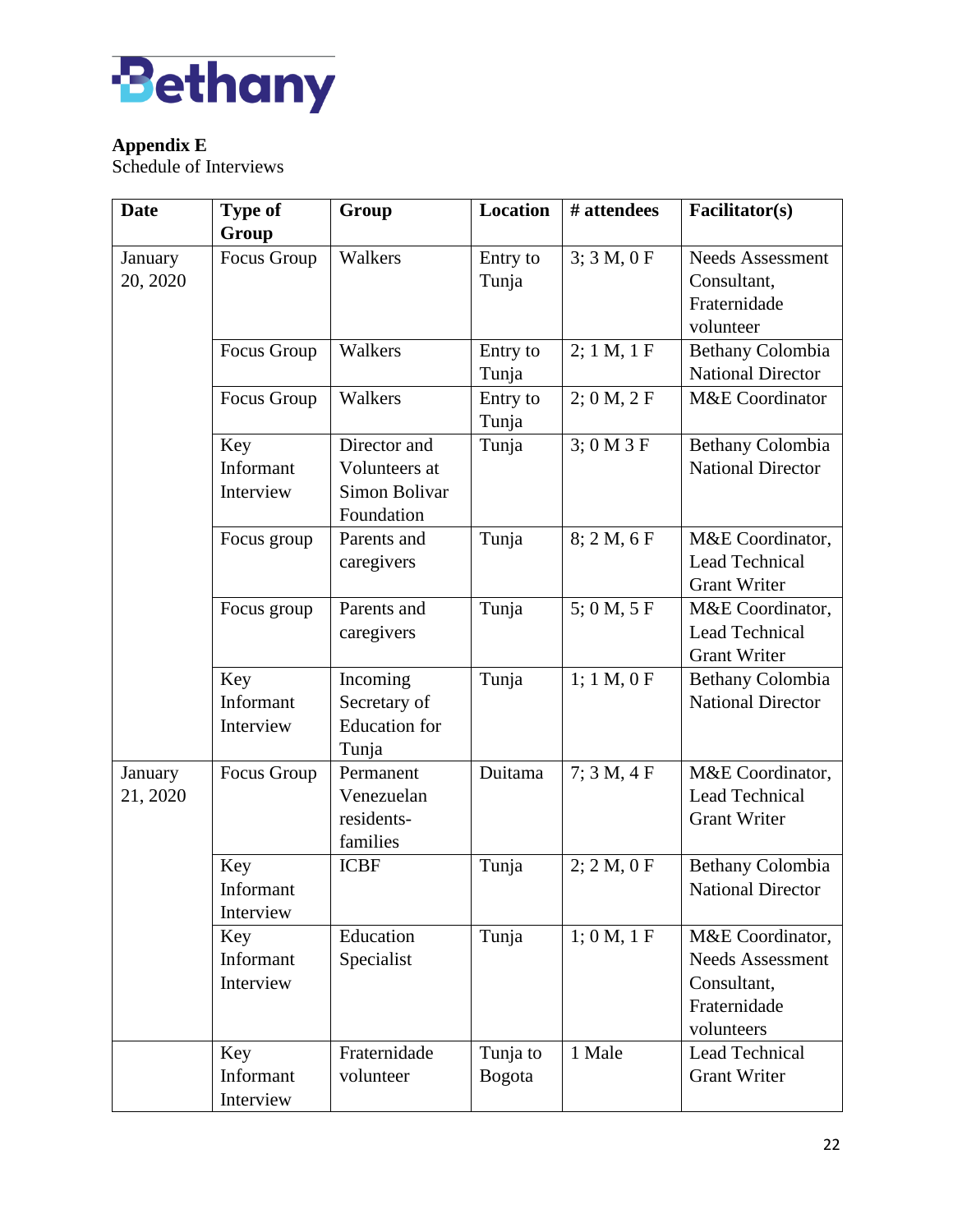

| January  | Focus Group | Venezuelan        | <b>Bogota</b> | 2; 2 M, 0 F | M&E Coordinator       |
|----------|-------------|-------------------|---------------|-------------|-----------------------|
| 22, 2020 |             | residents of      |               |             |                       |
|          |             | hotel in Santa    |               |             |                       |
|          |             | Fe                |               |             |                       |
|          |             | neighborhood      |               |             |                       |
|          | Individual  | Venezuelan        | Bogota        | 1; 1 M, 0 F | M&E Coordinator       |
|          | Interview   | residents of      |               |             |                       |
|          |             | hotel in Santa    |               |             |                       |
|          |             | Fe                |               |             |                       |
|          |             | neighborhood      |               |             |                       |
|          | Focus Group | Venezuelan        | <b>Bogota</b> | 2; 1 M, 1 F | M&E Coordinator       |
|          |             | residents of      |               |             |                       |
|          |             | hotel in Santa    |               |             |                       |
|          |             | Fe                |               |             |                       |
|          |             | neighborhood      |               |             |                       |
|          | Individual  | Venezuelan        | <b>Bogota</b> | 1; 1 M, 0 F | M&E Coordinator       |
|          | Interview   | residents of      |               |             |                       |
|          |             | hotel in Santa    |               |             |                       |
|          |             | Fe                |               |             |                       |
|          |             | neighborhood      |               |             |                       |
|          | Focus Group | Colombian         | <b>Bogota</b> | 3; 1 M, 2 F | <b>Bogota Refugee</b> |
|          |             | residents of      |               |             | Services              |
|          |             | hotel in Santa    |               |             | Coordinator,          |
|          |             | Fe                |               |             | Fraternidade          |
|          |             | neighborhood      |               |             | volunteer             |
|          | Focus Group | Colombian         | <b>Bogota</b> | 2; 2 M, 0 F | <b>Bogota Refugee</b> |
|          |             | residents of      |               |             | Services              |
|          |             | hotel in Santa    |               |             | Coordinator,          |
|          |             | Fe                |               |             | Fraternidade          |
|          |             | neighborhood      |               |             | volunteer             |
|          | Focus Group | Colombian         | <b>Bogota</b> | 3; 3 M, 0 F | <b>Bogota Refugee</b> |
|          |             | residents of      |               |             | Services              |
|          |             | hotel in Santa    |               |             | Coordinator,          |
|          |             | Fe                |               |             | Fraternidade          |
|          |             | neighborhood      |               |             | volunteer             |
|          |             |                   |               |             |                       |
|          |             |                   |               |             |                       |
|          | Focus Group | Venezuelan        | <b>Bogota</b> | 4; 2 M, 2 F | M&E Coordinator,      |
|          |             | workers at        |               |             | <b>Bogota Refugee</b> |
|          |             | religious shelter |               |             | Services              |
|          |             | in Santa Fe       |               |             | Coordinator           |
|          |             | neighborhood      |               |             |                       |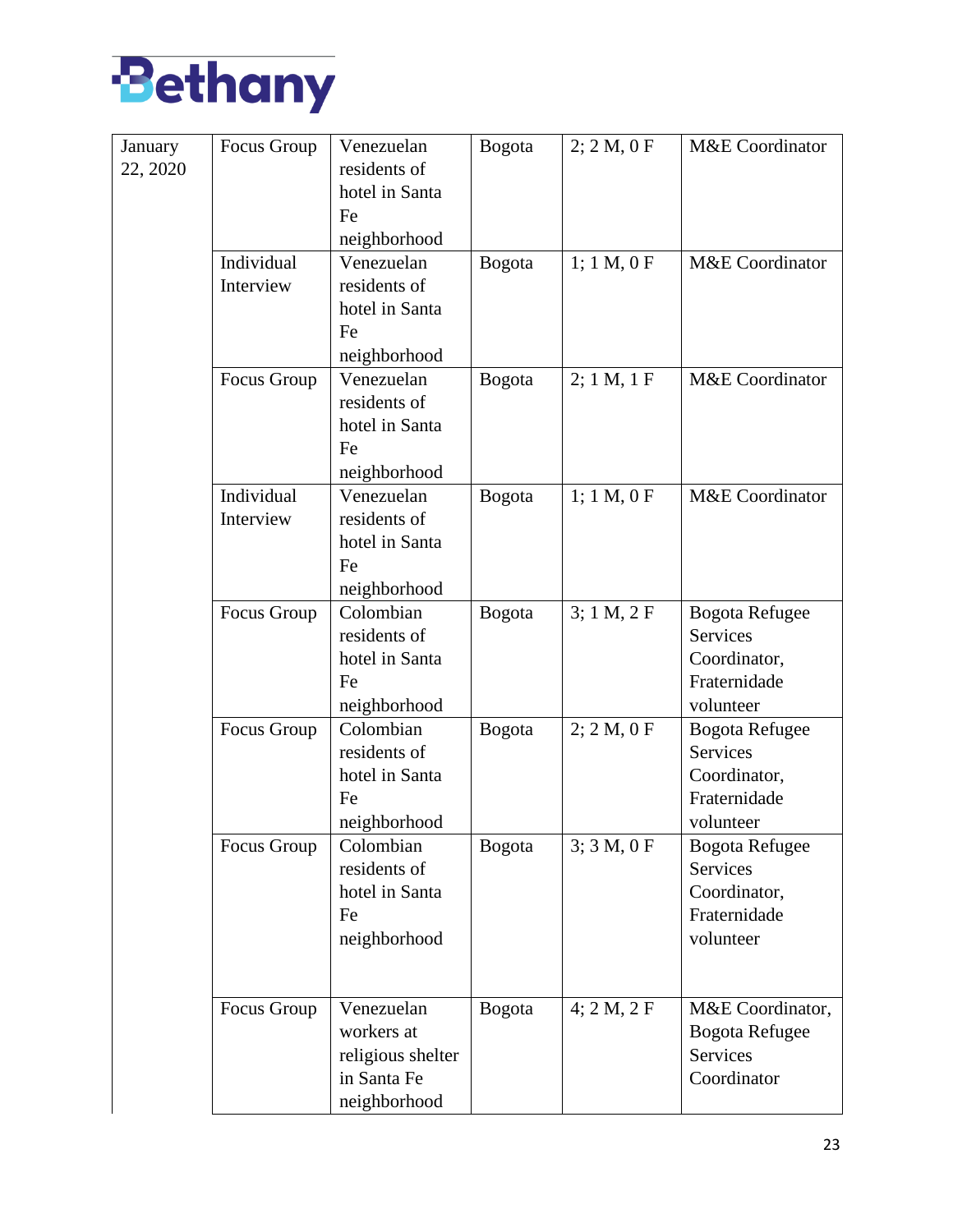

|          | Key         | Fraternidade          | <b>Bogota</b> | 1 Female     | Lead Technical          |
|----------|-------------|-----------------------|---------------|--------------|-------------------------|
|          | Informant   | volunteer             |               |              | <b>Grant Writer</b>     |
|          | Interview   |                       |               |              |                         |
|          | Key         | <b>ICBF</b> Zona      | Bogota,       | 1 Female     | M&E Coordinator,        |
|          | Informant   | Central               | Santa Fe      |              | <b>Bogota Refugee</b>   |
|          | Interview   |                       |               |              | <b>Services</b>         |
|          |             |                       |               |              | Coordinator             |
|          | Focus Group | Venezuelan            | Bogota,       | 2; 1 M, 1 F  | <b>Bogota Refugee</b>   |
|          | Discussion  | social leaders        | Santa Fe      |              | <b>Services</b>         |
|          |             |                       |               |              | Coordinator, M&E        |
|          |             |                       |               |              | Coordinator             |
|          | Key         | Centro Integral       | <b>Bogota</b> | 2; 0 M, 2 F  | <b>Bogota Refugee</b>   |
|          | Informant   | de Atención al        |               |              | <b>Services</b>         |
|          | Interview   | Migrante              |               |              | Coordinator,            |
|          |             | (CIAM)                |               |              | <b>Bethany Colombia</b> |
|          |             |                       |               |              | National Director,      |
|          |             |                       |               |              | M&E Coordinator         |
| January  | Individual  | Residence in          | <b>Bogota</b> | 12; 3 M, 9 F | <b>Bogota Refugee</b>   |
| 23, 2020 | Interviews  | <b>Las Cruces</b>     |               |              | <b>Services</b>         |
|          | (12)        | neighborhood          |               |              | Coordinator,            |
|          |             |                       |               |              | <b>Bethany Colombia</b> |
|          |             |                       |               |              | National Director,      |
|          |             |                       |               |              | M&E Coordinator,        |
|          |             |                       |               |              | Fraternidade            |
|          |             |                       |               |              | volunteers, Lead        |
|          |             |                       |               |              | <b>Technical Grant</b>  |
|          |             |                       |               |              | Writer, Needs           |
|          |             |                       |               |              | Assessment              |
|          |             |                       |               |              | Consultant              |
|          | Key         | Fraternidade          | <b>Bogota</b> | 1 Male       | Lead Technical          |
|          | Informant   | volunteer             |               |              | <b>Grant Writer</b>     |
|          | Interview   |                       |               |              |                         |
|          | Focus Group | Corpa                 | Bogota,       | 3; 1 M, 2 F  | Bogota Refugee          |
|          |             | Comunitaria           | Suba          |              | Services                |
|          |             | <b>Medical Center</b> |               |              | Coordinator,            |
|          |             | staff                 |               |              | <b>Needs Assessment</b> |
|          |             |                       |               |              | Consultant              |
|          | Focus Group | NRC CFS               | Bogota,       | 2; 1 M, 1F   | Fraternidade            |
|          |             | psychologists at      | Suba          |              | volunteer, Lead         |
|          |             | the Corpa             |               |              | <b>Technical Grant</b>  |
|          |             | Comunitaria           |               |              | Writer                  |
|          |             | <b>Medical Center</b> |               |              |                         |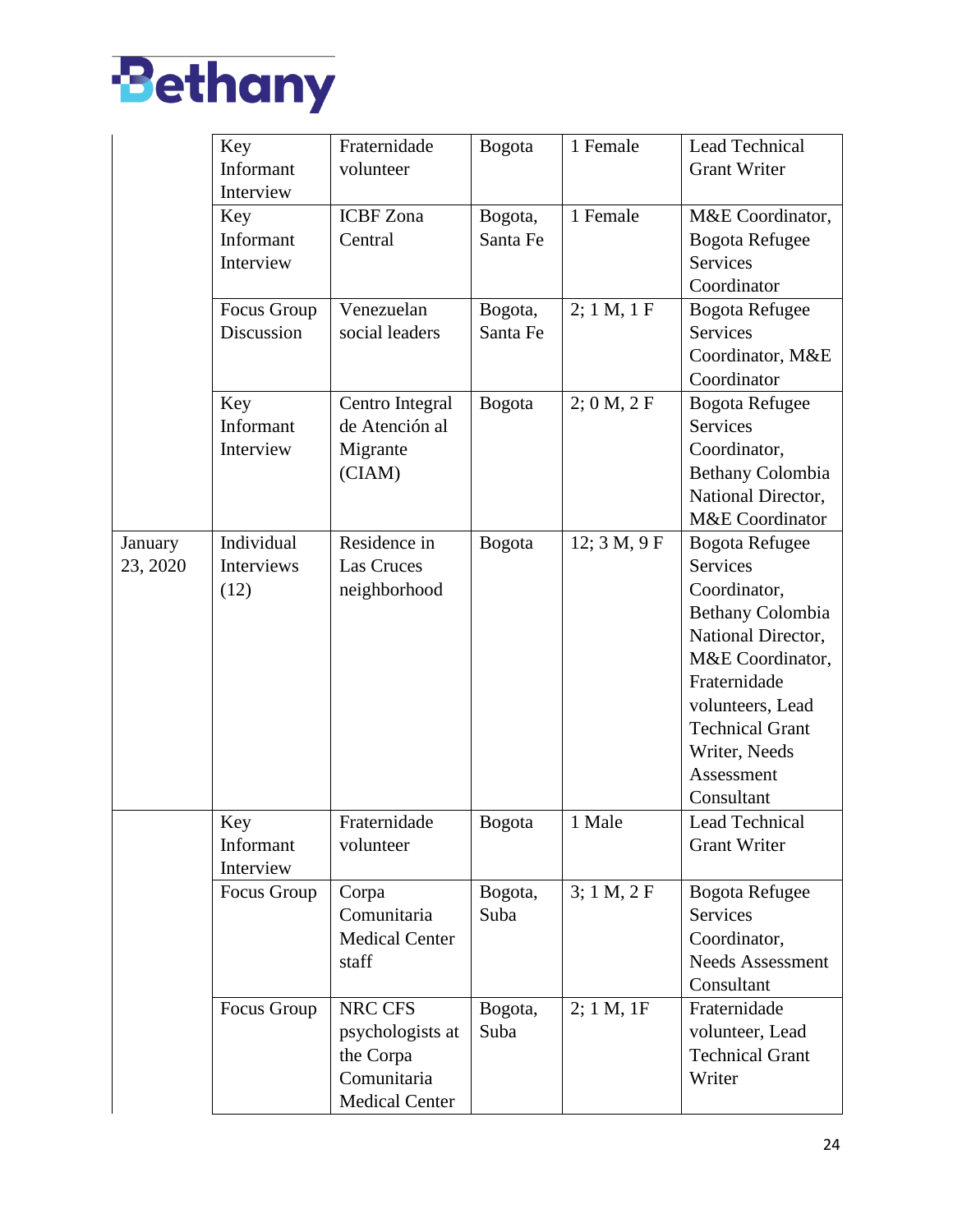

|          | Key         | NGO staff at           | <b>Bogota</b> | 1 Male      | <b>Lead Technical</b>    |
|----------|-------------|------------------------|---------------|-------------|--------------------------|
|          | Informant   | Supercade              | bus           |             | Grant Writer,            |
|          | Interview   |                        | terminal      |             | M&E Coordinator          |
|          | Key         | Secretary of           | <b>Bogota</b> | 1 Female    | Lead Technical           |
|          | Informant   | Social                 | bus           |             | Grant Writer,            |
|          | Interview   | Integration staff      | terminal      |             | M&E Coordinator          |
|          |             | at Supercade           |               |             |                          |
| January  | Focus Group | Church meeting         | Cali          | 9; 5 M, 4 F | Lead Technical           |
| 24, 2020 | Discussion  | location               |               |             | Grant Writer,            |
|          |             |                        |               |             | Bethany Colombia         |
|          |             |                        |               |             | National Director,       |
|          |             |                        |               |             | <b>Needs Assessment</b>  |
|          |             |                        |               |             | Consultant               |
|          | Key         | IOM @                  | Cali          | 1 Female    | Lead Technical           |
|          | Informant   | CoAmir                 |               |             | Grant Writer,            |
|          | Interview   | Headquarters,          |               |             | Bethany Colombia         |
|          |             | NGO hub                |               |             | <b>National Director</b> |
|          | Key         | Government             | Cali          | 1 Female    | Lead Technical           |
|          | Informant   | Headquarters,          |               |             | Grant Writer,            |
|          | Interview   | Officer in             |               |             | Bethany Colombia         |
|          |             | Charge of              |               |             | <b>National Director</b> |
|          |             | <b>Migrant Affairs</b> |               |             |                          |
|          |             | for Valle del          |               |             |                          |
|          |             | Cauca                  |               |             |                          |
|          | Key         | <b>ICBF Valle del</b>  | Cali          | 2 Females   | Lead Technical           |
|          | Informant   | Cauca                  |               |             | Grant Writer,            |
|          | Interview   |                        |               |             | Bethany Colombia         |
|          |             |                        |               |             | <b>National Director</b> |
| January  | Focus Group | Fundación Jesus        | Cali          | 2 Males     | Lead Technical           |
| 25, 2020 | Discussion  | Pescador de            |               |             | Grant Writer,            |
|          |             | Hombres                |               |             | Bethany Colombia         |
|          |             |                        |               |             | National Director,       |
|          |             |                        |               |             | <b>Needs Assessment</b>  |
|          |             |                        |               |             | Consultant               |
|          | Individual  | Fundación Jesus        | Cali          | 7; 4 M, 3 F | <b>Lead Technical</b>    |
|          | Interviews  | Pescador de            |               |             | Grant Writer,            |
|          | (7)         | Hombres event,         |               |             | Bethany Colombia         |
|          |             | Venezuelan and         |               |             | National Director,       |
|          |             | Colombian              |               |             | Needs Assessment         |
|          |             | adolescent and         |               |             | Consultant               |
|          |             | adults                 |               |             |                          |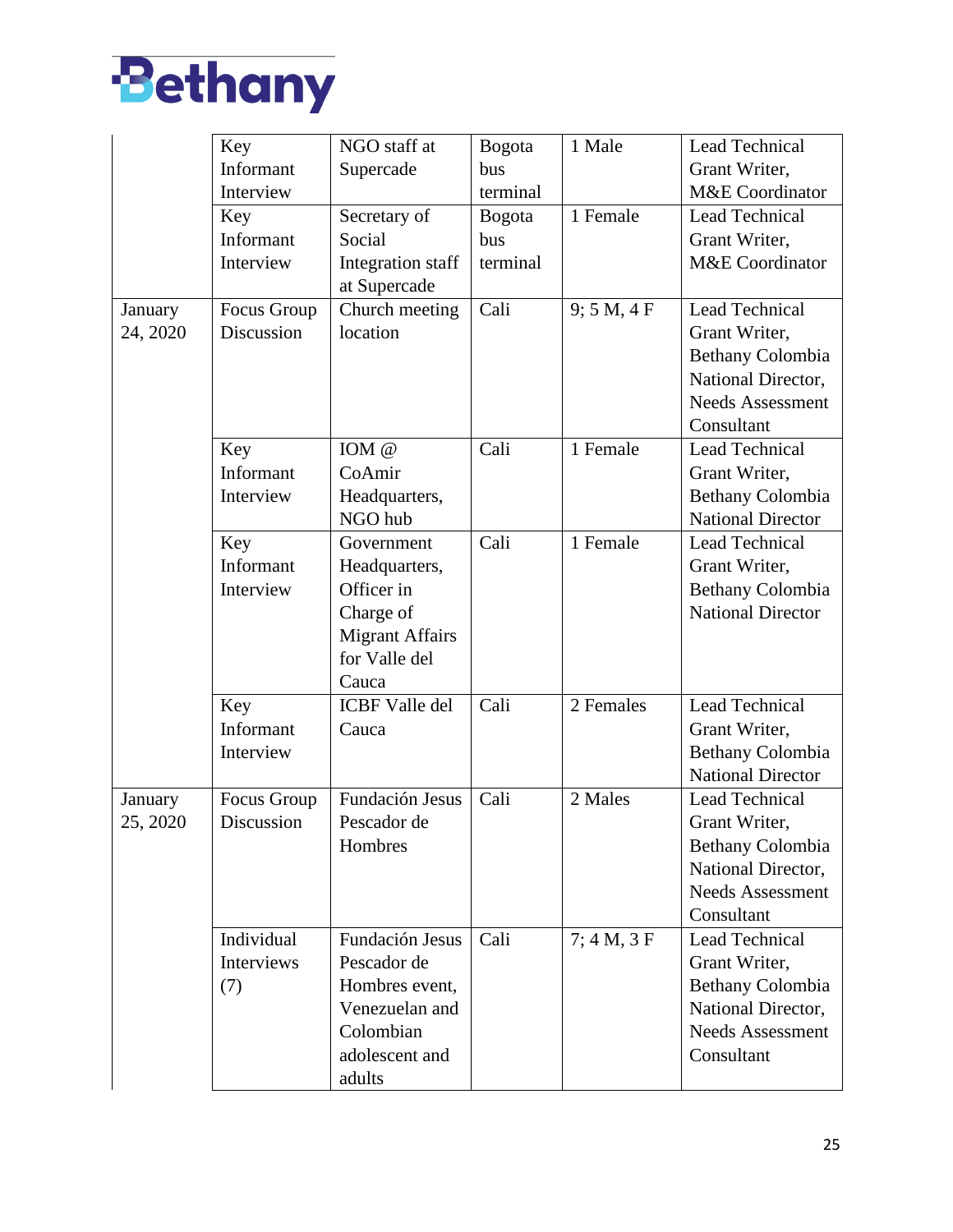

| Key        | Pope Francis | La      | 4:1 M, 3 F | Lead Technical          |
|------------|--------------|---------|------------|-------------------------|
| Informant  | Center       | Palmira |            | Grant Writer,           |
| Interviews |              |         |            | <b>Bethany Colombia</b> |
|            |              |         |            | National Director,      |
|            |              |         |            | <b>Needs Assessment</b> |
|            |              |         |            | Consultant              |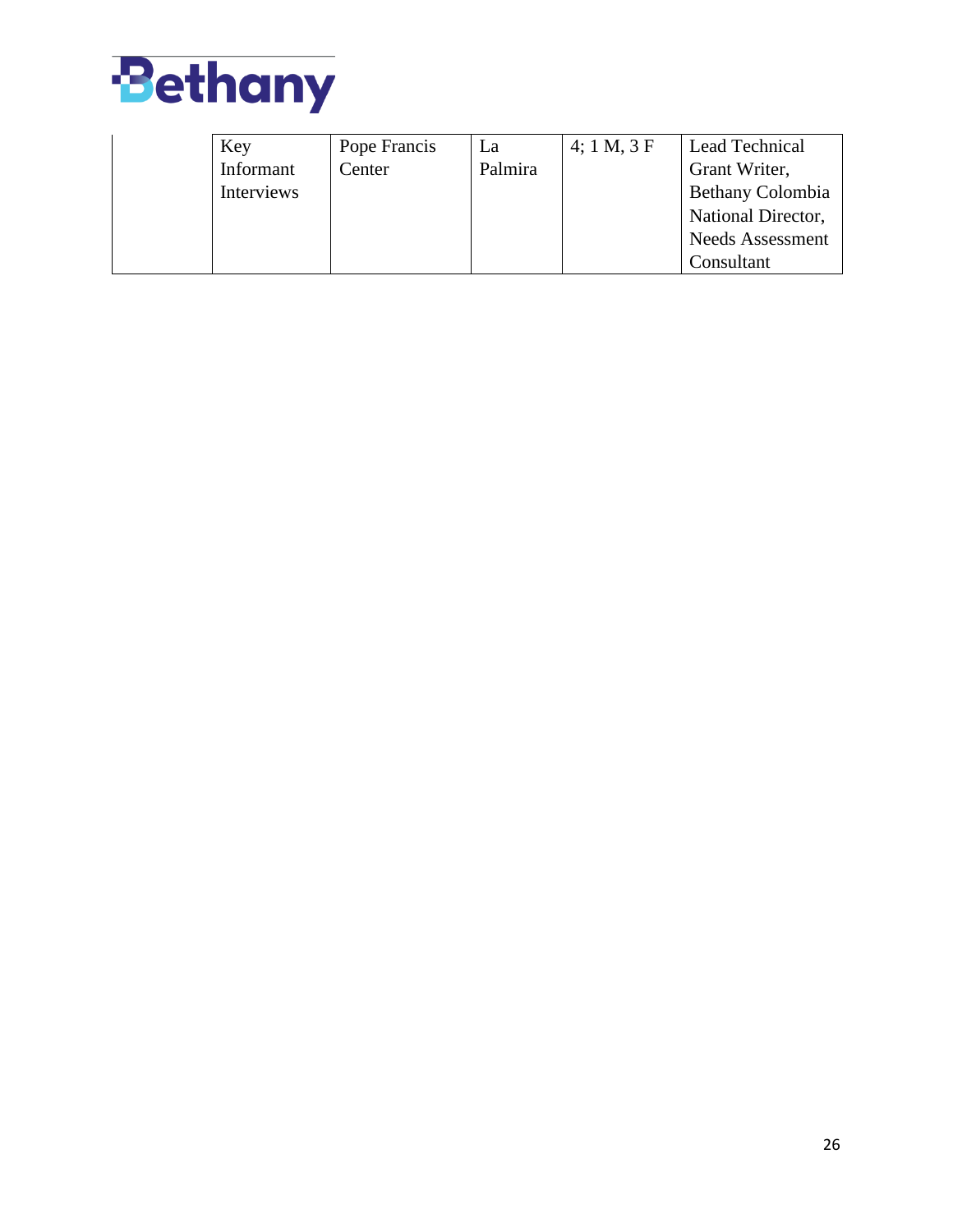

# **Appendix F**

Focus Group and Key Informant Interview Tools

# Key Informant Interview Tool

# *UNHCR/Orgs involved in Child/Family Protection*

- 1. What are the primary safety concerns for Venezuelan migrant children and families?
- 2. What are the primary safety concerns for Venezuelan unaccompanied or separated migrant children?
- 3. How have the attitudes of the host communities shifted over time?
- 4. Are there primary laws or policies in place for the crisis and if so, level of adherence?
- 5. Which organizations are providing child and family protection services to migrants in their area? (including shelters-if any, who is running them?)
	- a. What services are each providing?
	- b. What are the challenges of providing services in this context?
- 6. What gaps in child and family protection services exist?
	- a. How could those gaps be filled?
	- b. Are there any organizations that are looking into filling these gaps? Who? How?
- 7. What percentage of migrants are receiving needed services in:
	- a. Legal
	- b. Health
	- c. Education including Preschool, Child Friendly Spaces, adequacy of infrastructures
	- d. Protection
	- e. GBV
- 8. In your opinion, what would be helpful to combat xenophobia against Venezuelans in your area? In Colombia?
- 9. How are armed groups affecting the journeys of the caminantes? What work is being done to this effect?
- 10. According to observation and reports, refugees have begun to settle. Do you think this will remain the case or no? What would most likely motivate those who have settled to move again?
- 11. What other insights can you give?
	- a. 70/30 vs. 90/10 rule?
- 12. Who else do you recommend for us to speak with for the needs assessment?
- 13. Could I have your contact information, and is it okay with you if we stay in touch?

### *UNHCR/Orgs involved in Mental Health and Psychosocial Support*

- 1. Are there Venezuelan migrants with mild to moderate mental health problems in the area?
	- a. What percentage of the migrant population in your area have mild to moderate mental health (or psychosocial) problems?
	- b. Are these persons receiving services?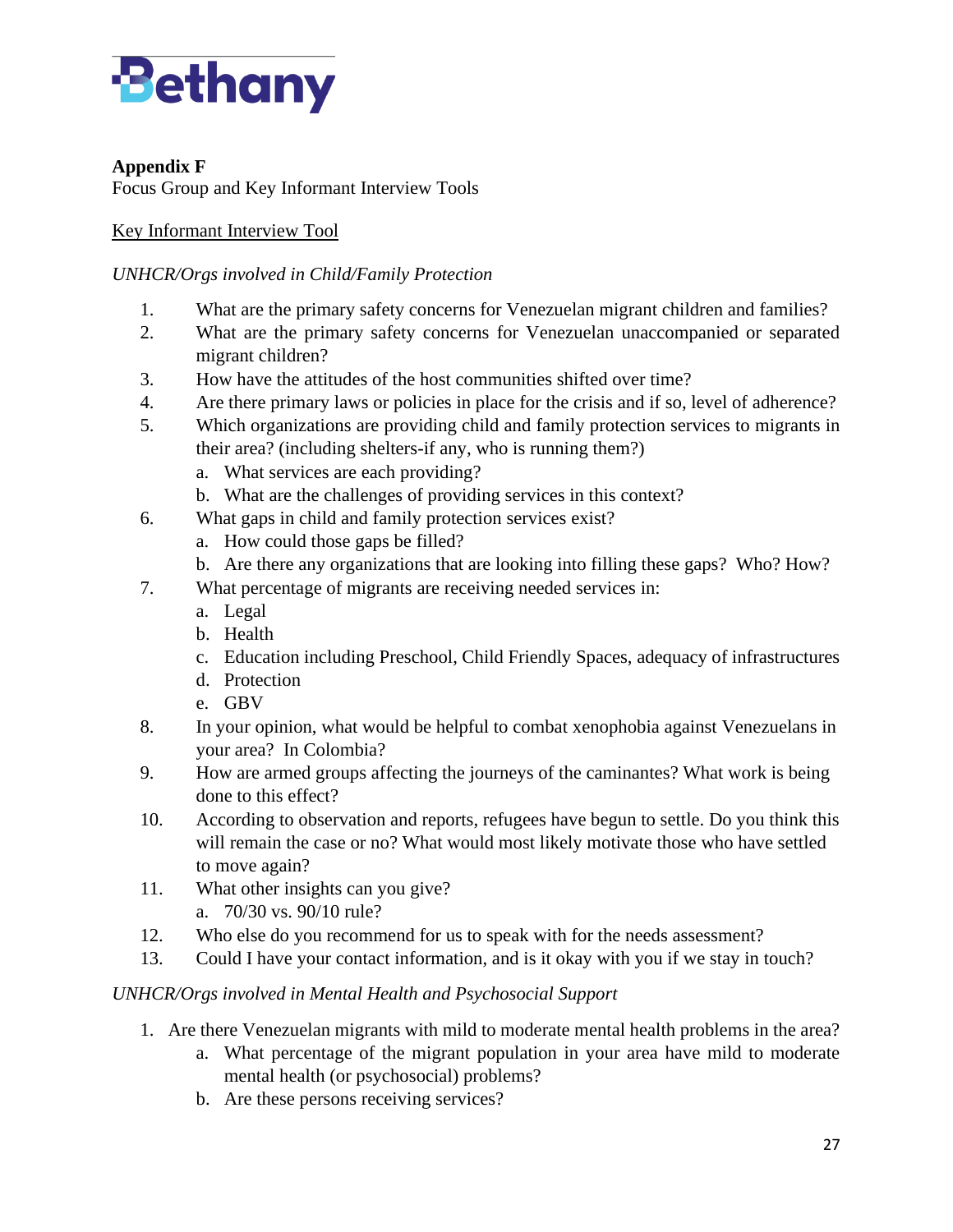

- 2. Is any part of the migration process making mental health symptoms worse or causing mental health problems?
	- a. If so, which parts?
- 3. What are the primary concerns of migrants with mental health problems?
- 4. Which organizations are providing mental health services to migrants in their area?
	- a. What services are each providing?
	- b. If there are organizations providing PSS services, what are the conditions that affect, support or hinder the organization from providing services that reduce a client's PSS symptoms?
- 5. What gaps in PSS services exist?
	- a. How could those gaps be filled?
	- b. Are there any organizations that are looking into filling these gaps? Who? How?
- 6. How have the attitudes of the host communities shifted over time?
- 7. Who else do you recommend for us to speak with for the needs assessment?
- 8. Could I have your contact information, and is it okay with you if we stay in touch?

SUMATE and/or Pastors – Add these questions in addition to the above

- 1. What services are they currently providing?
	- a. Shelters and child friendly spaces
- 2. What services are they currently providing to Venezuelan migrants (is it different than other services they are providing)? Identified gaps they could fill?
- 3. How many migrants are they serving? (Per day, per week, or per month?)
- 4. Have they received training on child protection or PSS topics? What trainings would they want if we had the funding to provide them?
- 5. According to observation and reports, refugees have begun to settle. Do you think this will remain the case or no? What would most likely motivate those who have settled to move again?
- 6. What other insights can you give?
- 7. Who else do you recommend for us to speak with for the needs assessment?
- 8. Could I have your contact information, and is it okay with you if we stay in touch?

### Adult and Parent Focus Group Questions

Date Location

Total Number of People in Focus Group \_\_\_\_\_\_\_\_\_\_\_\_\_\_\_

# of Males \_\_\_\_\_\_\_\_\_\_\_\_\_\_\_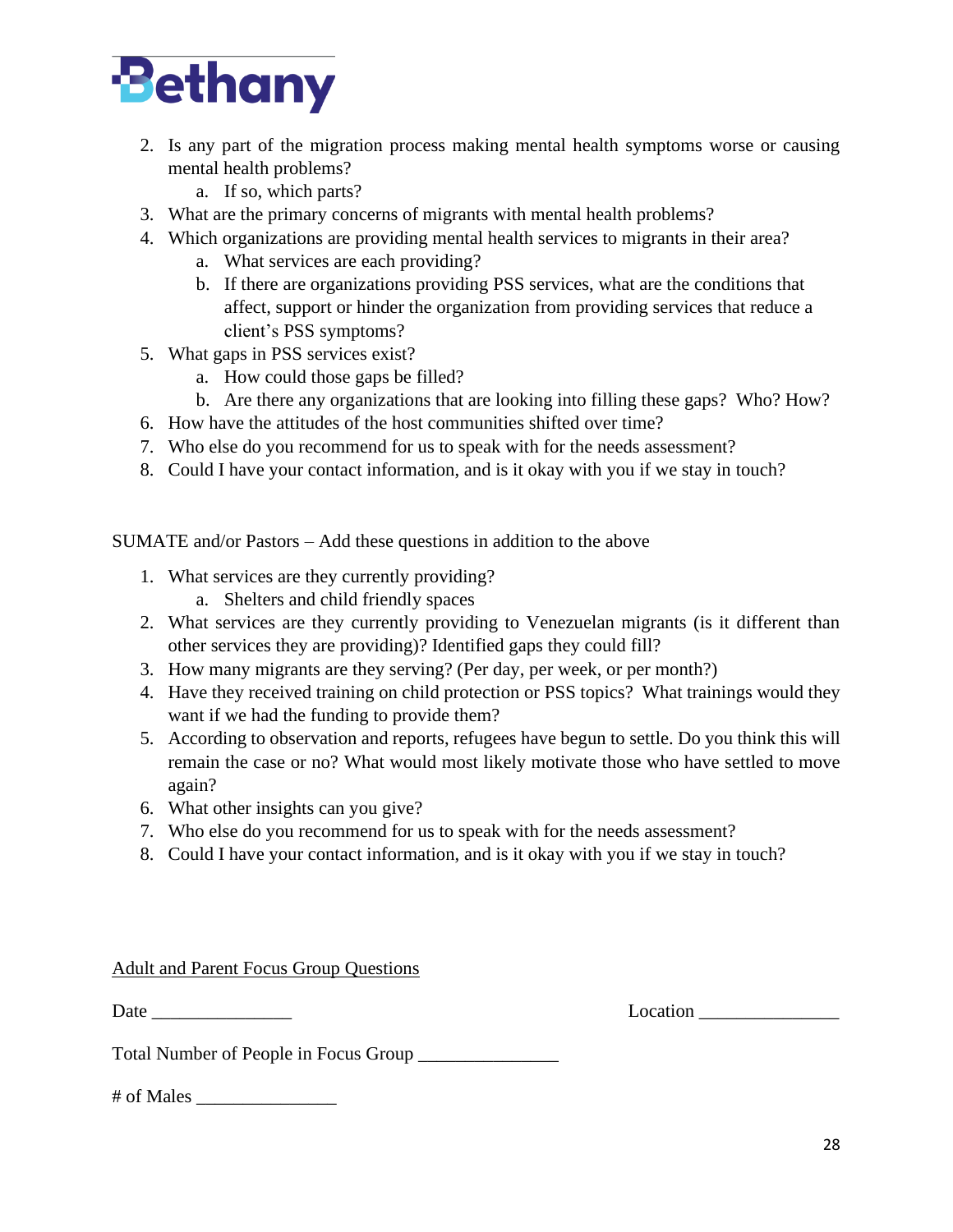

# of Females \_\_\_\_\_\_\_\_\_\_\_\_\_\_\_

List ages of participants **Migration Experience**

- Tell us a little about your experience leaving Venezuela.
- Place of habitual residence in the country of origin
- How did you travel to Venezuela?
- Whom did you travel with?
- How long did it take you?
- What memories do you have from the journey?
- Are you separated from family members (parents and/or caregiver and siblings)?
- If yes, when do you hope to be with them again?
- How many adults reside in your household?
	- $\circ$  # Reside in male-headed households\*
	- o \*reside in a household/family where male makes majority of income and majority of
	- o decisions
	- o # Reside in female-headed households\* \_\_\_\_\_\_\_\_\_\_\_\_\_\_\_
	- o \*reside in a household/family where female makes majority of decisions
- Who are the other adults in your household?
- How many children reside in your household?
- Are there children in your household that are not biologically related other members?
- Are there children in your household who are traveling without their biological parents?

### **Migration**

- When did you arrive in Colombia, and when did you arrive in this city of \_\_\_\_\_\_\_\_?
- How did you enter the country?
- Were you able to enter the country on a regular basis?
	- o Why didn't you come on a regular basis?
- What identification document do you have now?
- Do you want to apply for asylum?

# **Experience in Colombia**

- What are the good parts about being in Colombia?
- What are the hardest parts about being in Colombia?
- Where do you live?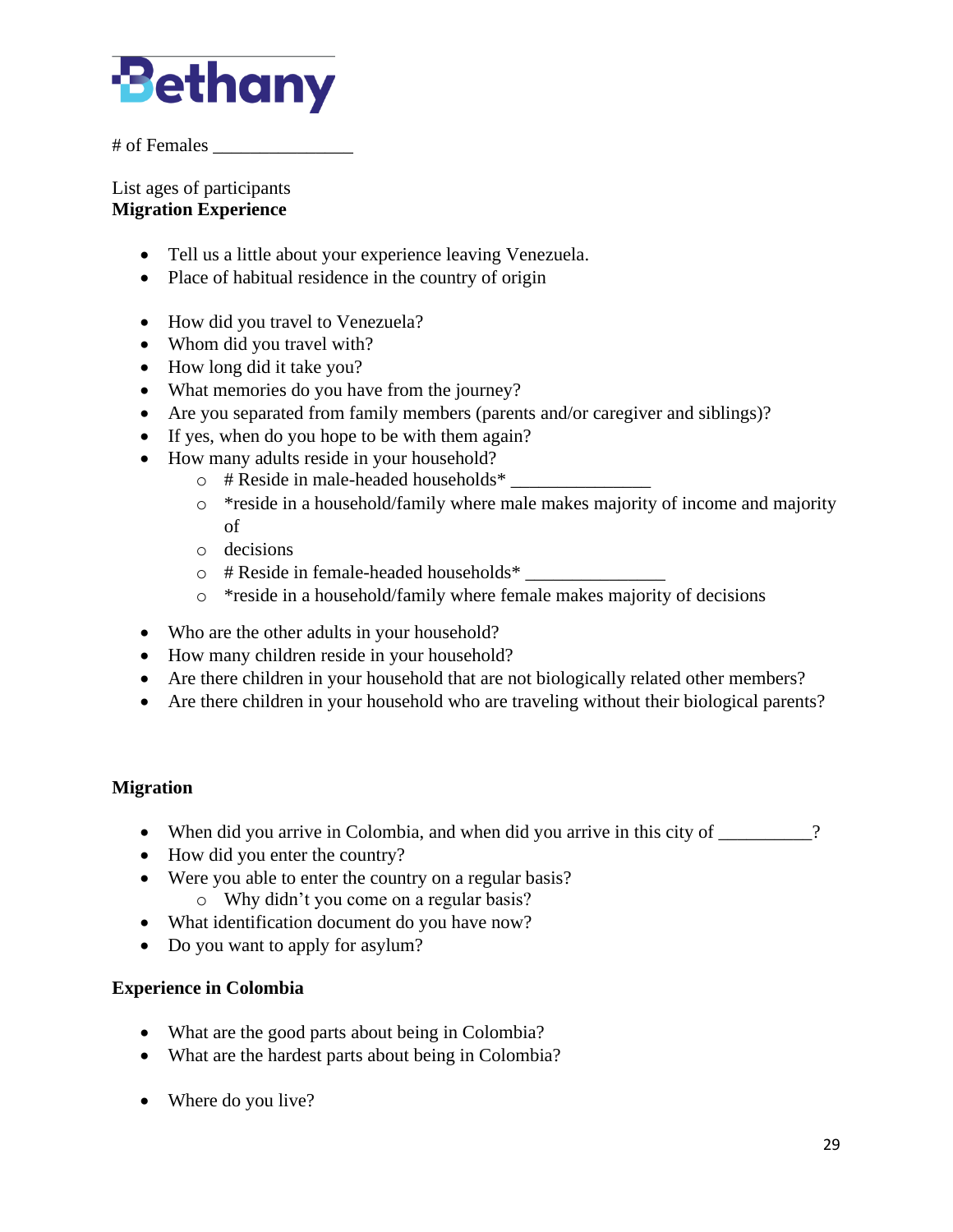

- Have you faced any obstacles finding a home?
	- o What obstacles
- Have you had to resort to any activities that involve a risk to you or your family in order to cover your basic needs?
- How have the interactions with Colombians been?
- Presently, where do you feel most safe?
- Is there any place where you do not feel safe?
- What are some situations which make you feel stressed or worried?
- What do you do feel calmer?
- Do you have plans for where you will go in the next week? Month? Year?
- Where do you plan to settle?
- If you plan to settle here, what do you need in order to do that?
	- o What services do you need?
	- o What services do you believe your children need?
- Have you been to a health center?
	- o Type of Health Center
	- o If you didn't get attention, what is the reason?
- Are you currently employed?
	- o What is your current employment?
- During your time here, have you felt discriminated against? o In what way?
- What is your priority need in this country?
- What are your primary safety concerns for the children in your household, if any?

### **Mental Health/Psychosocial Services (PSS)**

- Do you or a member of your household struggle with mental health issues?
- Have you or a household member received mental health services?
- From whom did you receive services? What type of services were provided?
- To what extent were you satisfied with the services?
- Why were you or your family member satisfied with services?
- Why were you or your family member NOT satisfied with services?
- Would you or the household member be open to receiving a service that may help relieve symptoms?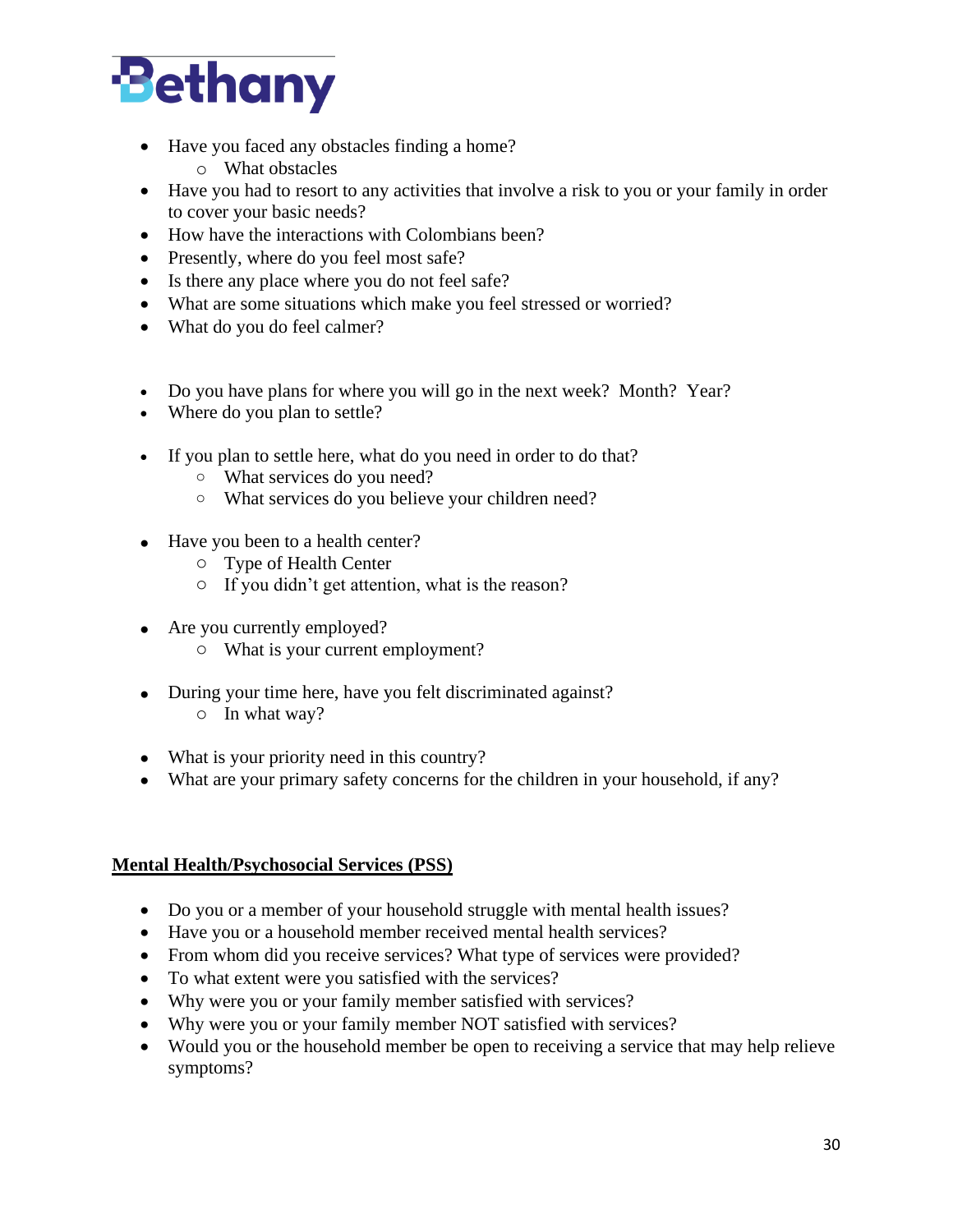

#### Adolescent Focus Group Discussions

Date Location **Department of the United States Containers** Location **Location** 

Total Number of People in Focus Group

#### **Demographic Information**

# of Males \_\_\_\_\_\_\_\_\_\_\_\_\_\_\_ # of Females \_\_\_\_\_\_\_\_\_\_\_\_\_\_\_

List ages of participants

#### **Migration Experience**

- 1. Tell us a little about your experience leaving Venezuela.
	- a. How did you travel to Venezuela?
	- b. Whom did you travel with?
	- c. How long did it take you?
	- d. What memories do you have from the journey?
- 2. Are you separated from family members (parents and/or caregiver and siblings)?

**\_\_\_\_\_\_\_\_\_\_\_\_\_\_\_\_\_\_\_\_\_\_\_\_\_\_\_\_\_\_\_\_\_\_\_\_\_\_\_\_\_\_\_\_\_\_\_\_\_\_\_\_\_\_\_\_\_\_\_\_\_\_\_\_\_\_\_**

- a. If yes, when do you hope to be with them again?
- 3. How many adults reside in your household?
	- a. Are you traveling with your biological parent?
	- b. Who are the other adults in your household?
	- c.  $#$  Reside in male-headed households\*  $\frac{1}{2}$

# Reside in female-headed households\* \_\_\_\_\_\_\_\_\_\_\_\_\_\_\_

\*\*one of the members of the household recognized as the head of the unit by the

other members of the household unit, or by himself (or herself) if living alone.

- 4. How many children reside in your household?
	- a. Are there children in your household that are not biologically related other members?
	- b. Are there children in your household who are traveling without their biological parents?

#### **Migration**

- 5. When did you arrive in \_\_\_\_\_\_\_\_?
- 6. How did you enter the country?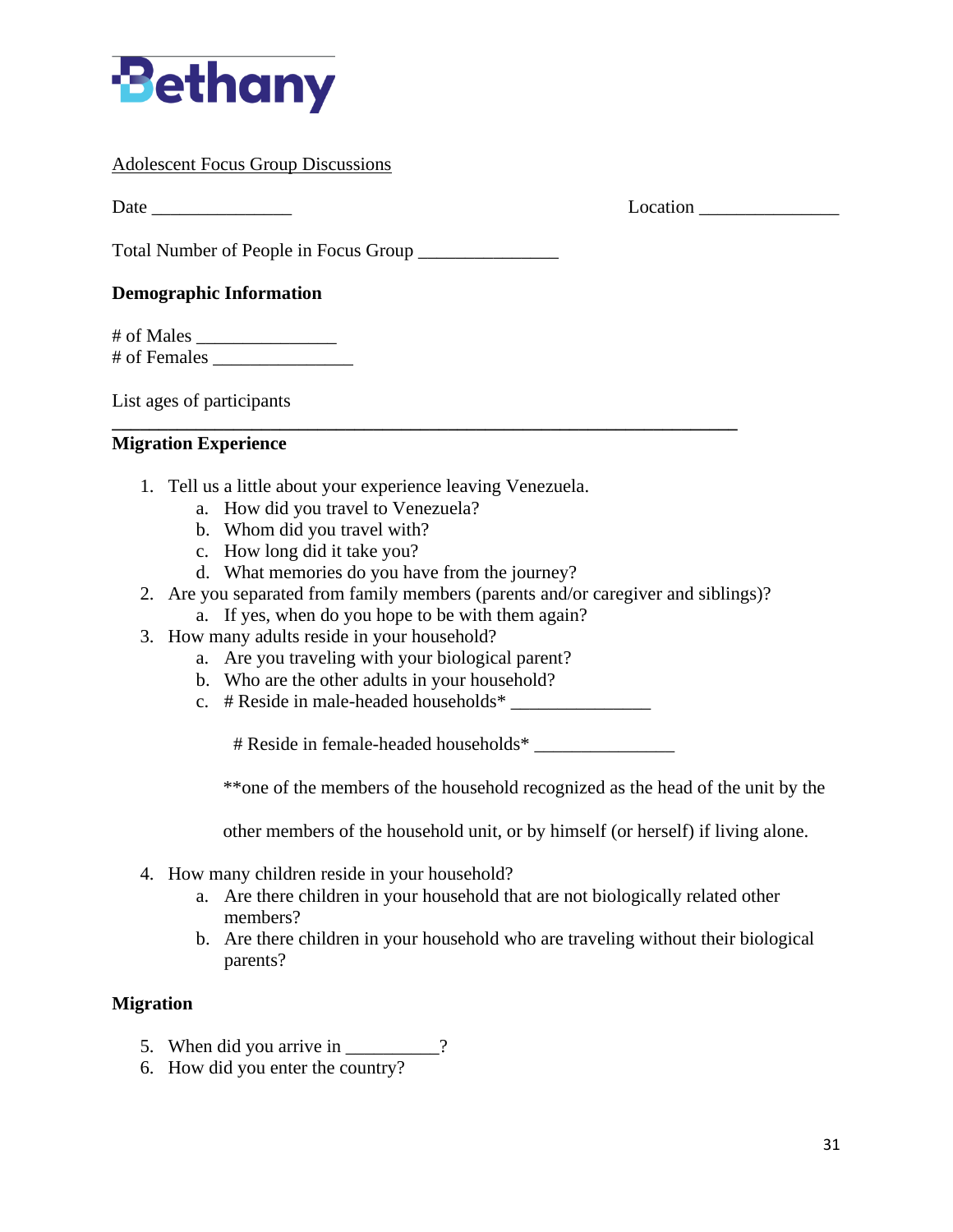

### **Experience in Colombia**

- 7. How has your experience been in Colombia?
	- a. What are the good parts about being in Colombia?
	- b. What are the hardest parts about being in Colombia?
- 8. How have the interactions with Colombians been?
- 9. Presently, where do you feel most safe?
- 10. Is there any place where you do not feel safe?
- 11. What are some situations which make you feel stressed or worried?
- 12. What do you do feel calmer?

#### **Current Situation**

- 13. Do you go to school? Do the children in your household go to school?
	- a. If not, when do you hope to go to school?
	- b. What are the barriers to going to school?
- 14. Do you currently play any sports, or participate in any hobbies? What do you do for fun?
	- a. If no, what activities would you like to do?
- 15. Are the adults in your household currently working?
	- a. If yes, where?
	- b. If yes, where do you and/or other children in your household stay while they are working?
- 16. Are you currently working?
	- a. If yes, what are you doing for work?
	- b. If yes, where?
	- c. If yes, how often do you work (about how many hours per day, about how many hours per week)?
- 17. How often do you eat a meal? What do you eat most often?
	- a. Do you have access to clean drinking water?

### **Hopes**

- 18. If you could change one thing about your situation right now what would it be?
- 19. What do you hope will happen in your life in the next 6 months?
- 20. If you could receive any service, what would it be?

### **Community**

- 21. What do you think led to the current crisis situation in your home country?
- 22. Are there Venezuelan children and adolescents in the area that are not cared for by an adult?
- 23. If yes, do you know specific cases of children and adolescents who are not being cared for by an adult?
	- a. How many?
	- b. Ages?
	- c. Where are these children residing?